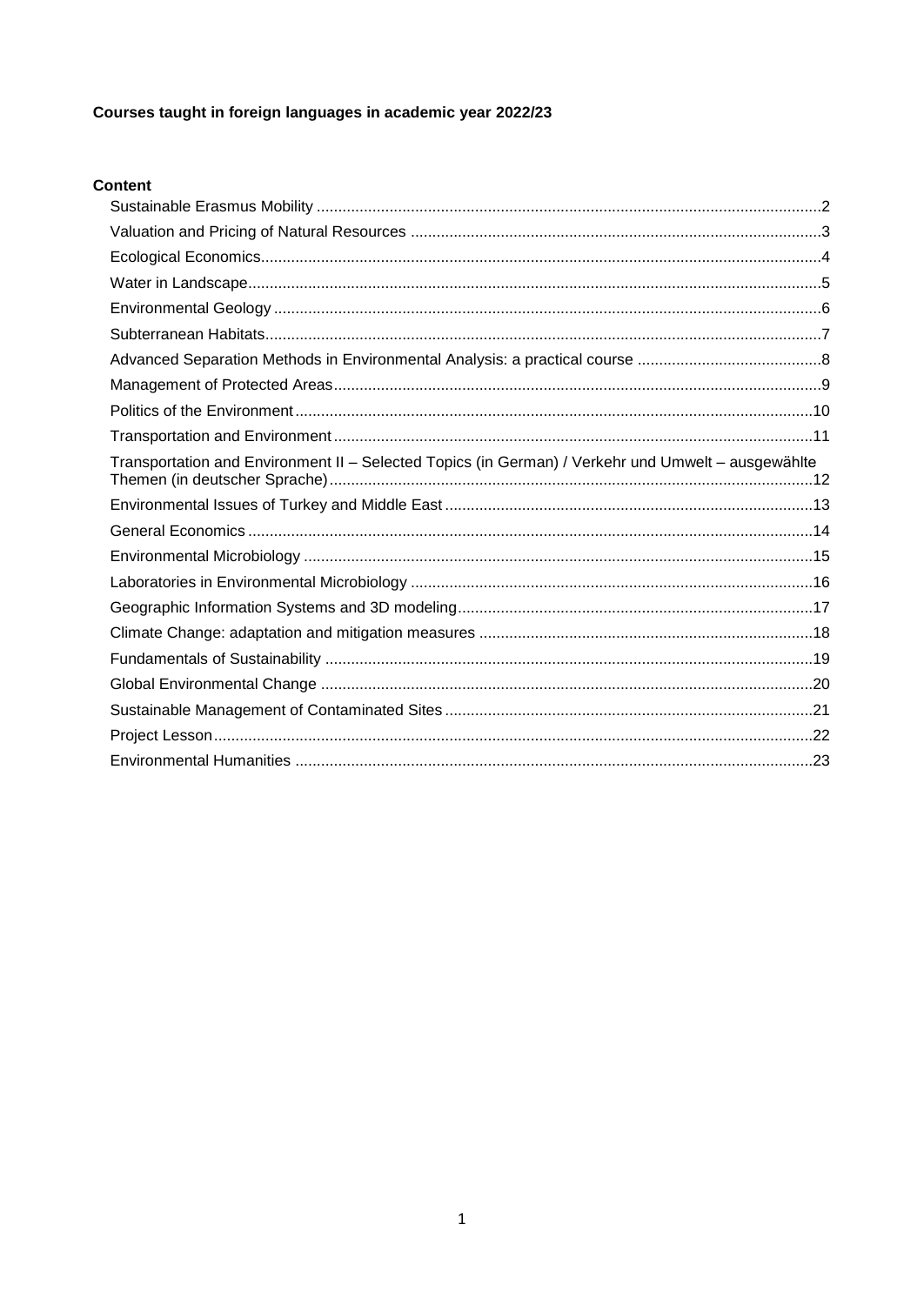<span id="page-1-0"></span>

| Faculty/Institute:       | <b>Faculty of Environment</b>                                                                                                                                                                                                                                                                                                                                                                                                                                                                                                                                                                                                                                                                                                                                                                                                   |
|--------------------------|---------------------------------------------------------------------------------------------------------------------------------------------------------------------------------------------------------------------------------------------------------------------------------------------------------------------------------------------------------------------------------------------------------------------------------------------------------------------------------------------------------------------------------------------------------------------------------------------------------------------------------------------------------------------------------------------------------------------------------------------------------------------------------------------------------------------------------|
| Course title:            | <b>Sustainable Erasmus Mobility</b>                                                                                                                                                                                                                                                                                                                                                                                                                                                                                                                                                                                                                                                                                                                                                                                             |
| Course code:             | KZP/0SEM0                                                                                                                                                                                                                                                                                                                                                                                                                                                                                                                                                                                                                                                                                                                                                                                                                       |
| ECTS:                    | 8                                                                                                                                                                                                                                                                                                                                                                                                                                                                                                                                                                                                                                                                                                                                                                                                                               |
| Level of course:         | bachelor / master                                                                                                                                                                                                                                                                                                                                                                                                                                                                                                                                                                                                                                                                                                                                                                                                               |
| Teacher:                 | Mgr. Miloslav Kolenatý                                                                                                                                                                                                                                                                                                                                                                                                                                                                                                                                                                                                                                                                                                                                                                                                          |
| Term:                    | winter / summer                                                                                                                                                                                                                                                                                                                                                                                                                                                                                                                                                                                                                                                                                                                                                                                                                 |
| Language of instruction: | English                                                                                                                                                                                                                                                                                                                                                                                                                                                                                                                                                                                                                                                                                                                                                                                                                         |
| Lectures/tutorials:      | 0/2 per week                                                                                                                                                                                                                                                                                                                                                                                                                                                                                                                                                                                                                                                                                                                                                                                                                    |
| Completion:              | a written report, a presentation of sustainable activities and practices                                                                                                                                                                                                                                                                                                                                                                                                                                                                                                                                                                                                                                                                                                                                                        |
| Course goal:             | Learning about and implementing sustainable activities and practices within<br>an Erasmus stay                                                                                                                                                                                                                                                                                                                                                                                                                                                                                                                                                                                                                                                                                                                                  |
| Abstract:                | A practical course which deals with activities and practices supporting the<br>environmental and social sustainability of Erasmus mobilities and decreasing<br>one's ecological/carbon footprint. The course encourages students to make<br>conscious, informed and sustainable choices, mainly in the following areas:<br>travel<br>digitalization and technology<br>consumer habits<br>food<br>litter & waste (recycling, composting etc.)<br>pollution<br>energy consumption<br>biodiversity conservation<br>physical and mental health, resilience<br>global citizenship<br>local economy development<br>social commitment<br>community strengthening<br>The course includes instructional meetings, tutorials and students'<br>presentations of how they managed to make their Erasmus stay as<br>sustainable as possible. |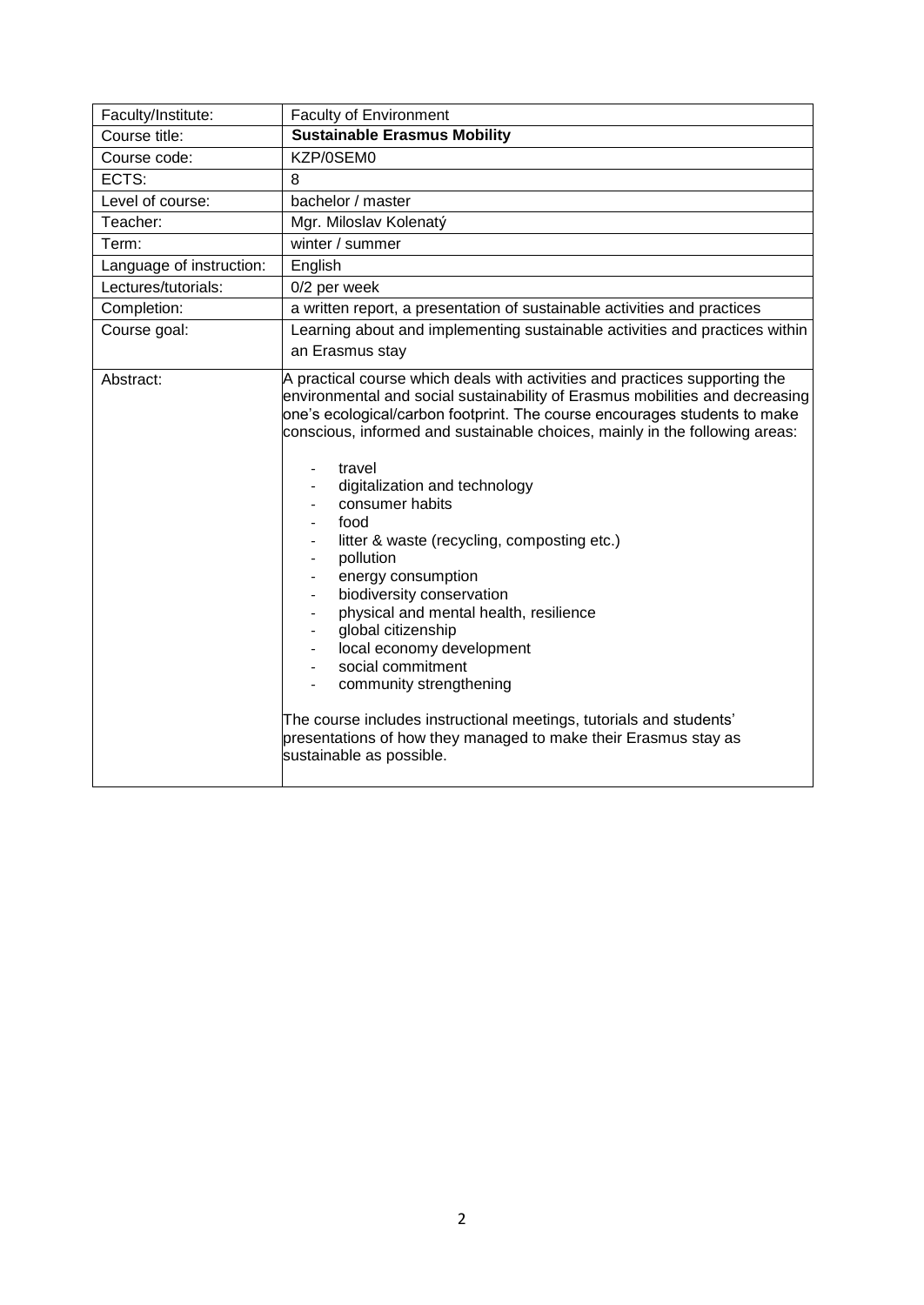<span id="page-2-0"></span>

| Faculty/Institute:       | <b>Faculty of Environment</b>                                                                                                                                                                                                                                                                                                                                                                                                                                                                                                                                                                                                                                                                                                                                                                                                                                                                                                                                                                                                                                                                                                                                                                                                                                                                                             |
|--------------------------|---------------------------------------------------------------------------------------------------------------------------------------------------------------------------------------------------------------------------------------------------------------------------------------------------------------------------------------------------------------------------------------------------------------------------------------------------------------------------------------------------------------------------------------------------------------------------------------------------------------------------------------------------------------------------------------------------------------------------------------------------------------------------------------------------------------------------------------------------------------------------------------------------------------------------------------------------------------------------------------------------------------------------------------------------------------------------------------------------------------------------------------------------------------------------------------------------------------------------------------------------------------------------------------------------------------------------|
| Course title:            | <b>Valuation and Pricing of Natural Resources</b>                                                                                                                                                                                                                                                                                                                                                                                                                                                                                                                                                                                                                                                                                                                                                                                                                                                                                                                                                                                                                                                                                                                                                                                                                                                                         |
| Course code:             | KZP / 0HOPZ                                                                                                                                                                                                                                                                                                                                                                                                                                                                                                                                                                                                                                                                                                                                                                                                                                                                                                                                                                                                                                                                                                                                                                                                                                                                                                               |
| ECTS:                    | 8                                                                                                                                                                                                                                                                                                                                                                                                                                                                                                                                                                                                                                                                                                                                                                                                                                                                                                                                                                                                                                                                                                                                                                                                                                                                                                                         |
| Level of course:         | bachelor                                                                                                                                                                                                                                                                                                                                                                                                                                                                                                                                                                                                                                                                                                                                                                                                                                                                                                                                                                                                                                                                                                                                                                                                                                                                                                                  |
| Teacher:                 | Doc. Ing. Seják Josef, CSc.                                                                                                                                                                                                                                                                                                                                                                                                                                                                                                                                                                                                                                                                                                                                                                                                                                                                                                                                                                                                                                                                                                                                                                                                                                                                                               |
| Term:                    | Winter, summer                                                                                                                                                                                                                                                                                                                                                                                                                                                                                                                                                                                                                                                                                                                                                                                                                                                                                                                                                                                                                                                                                                                                                                                                                                                                                                            |
| Language of instruction: | English                                                                                                                                                                                                                                                                                                                                                                                                                                                                                                                                                                                                                                                                                                                                                                                                                                                                                                                                                                                                                                                                                                                                                                                                                                                                                                                   |
| Lectures/exercises:      | 2/0 per week                                                                                                                                                                                                                                                                                                                                                                                                                                                                                                                                                                                                                                                                                                                                                                                                                                                                                                                                                                                                                                                                                                                                                                                                                                                                                                              |
| Completion:              | written test + spoken exam                                                                                                                                                                                                                                                                                                                                                                                                                                                                                                                                                                                                                                                                                                                                                                                                                                                                                                                                                                                                                                                                                                                                                                                                                                                                                                |
| Course goal:             | Introducing the history of natural resource pricing within the economic<br>theory development.                                                                                                                                                                                                                                                                                                                                                                                                                                                                                                                                                                                                                                                                                                                                                                                                                                                                                                                                                                                                                                                                                                                                                                                                                            |
| Abstract:                | History of natural resource pricing within the economic theory<br>development. Valuation of market and non-market natural resources<br>(ecosystems). Neoclassical methods based on the concept of willingness<br>to pay or willingness to accept. Expert methods based on valuing the<br>ecological functions of ecosystems. Selected case studies.<br>Introduction, Importance of natural resource and<br>1.<br>ecosystem<br>valuations. The practice of environmental expert witnesses.<br>2. History of natural resource valuations, Time factor, Cost-benefit<br>analysis.<br>3. Basic estimations of natural resource price. Formulas for basic natural<br>resource types.<br>4. Land valuations (admin. and market prices, price information system,<br>price maps)<br>5. Valuation methods of ecosystem functions and services. Preferential<br>and expert methods.<br>6. Case studies in contingent valuations in environmental quality change.<br>7. Biotope valuation method (BVM) in the CR.<br>8. Case studies in BVM.<br>9. Ecosystem services and their valuations.<br>10. Externalities and public goods.<br>11. Property rights and nature protection.<br>12. Valuations in integrated forest functions.<br>13. Pricing of water and water flows in landscape.<br>14. Seminar works and their assessment. |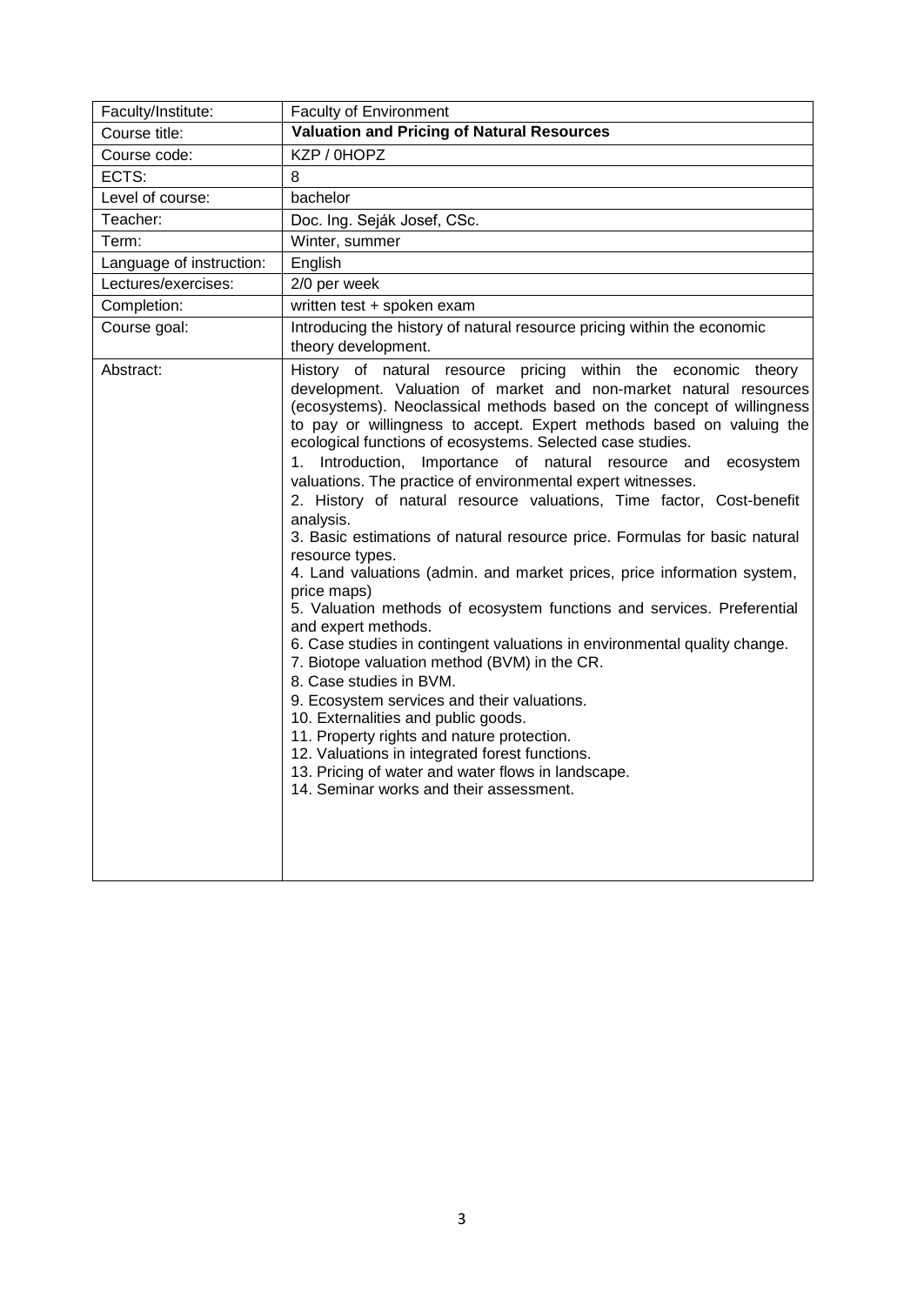<span id="page-3-0"></span>

| Faculty/Institute:       | <b>Faculty of Environment</b>                                                                                                                                                                                                                                                                                                                                                                                                                                                                                                                                                                                                                                                                                                                                                                                          |
|--------------------------|------------------------------------------------------------------------------------------------------------------------------------------------------------------------------------------------------------------------------------------------------------------------------------------------------------------------------------------------------------------------------------------------------------------------------------------------------------------------------------------------------------------------------------------------------------------------------------------------------------------------------------------------------------------------------------------------------------------------------------------------------------------------------------------------------------------------|
| Course title:            | <b>Ecological Economics</b>                                                                                                                                                                                                                                                                                                                                                                                                                                                                                                                                                                                                                                                                                                                                                                                            |
| Course code:             | KZP / 0EKEK                                                                                                                                                                                                                                                                                                                                                                                                                                                                                                                                                                                                                                                                                                                                                                                                            |
| ECTS:                    | 8                                                                                                                                                                                                                                                                                                                                                                                                                                                                                                                                                                                                                                                                                                                                                                                                                      |
| Level of course:         | bachelor                                                                                                                                                                                                                                                                                                                                                                                                                                                                                                                                                                                                                                                                                                                                                                                                               |
| Teacher:                 | Doc. Ing. Seják Josef, CSc.                                                                                                                                                                                                                                                                                                                                                                                                                                                                                                                                                                                                                                                                                                                                                                                            |
| Term:                    | Winter, summer                                                                                                                                                                                                                                                                                                                                                                                                                                                                                                                                                                                                                                                                                                                                                                                                         |
| Language of instruction: | English                                                                                                                                                                                                                                                                                                                                                                                                                                                                                                                                                                                                                                                                                                                                                                                                                |
| Lectures/exercises:      | 2/0 per week                                                                                                                                                                                                                                                                                                                                                                                                                                                                                                                                                                                                                                                                                                                                                                                                           |
| Completion:              | Exam/written test                                                                                                                                                                                                                                                                                                                                                                                                                                                                                                                                                                                                                                                                                                                                                                                                      |
| Course goal:             | This transdisciplinary course introduces students into the general<br>interactions among economics, economy and natural environment, brings<br>students to the interface of natural sciences and social sciences. Gives<br>basic knowledge about the decision-making processes in frame of the<br>environmental dimension with help of economic instruments and<br>environmental values.                                                                                                                                                                                                                                                                                                                                                                                                                               |
| Abstract:                | Earth and Life history; Energy Flows, Thermodynamics and Life<br>1.<br>A Short History of Economic Thinking and Doing<br>2.<br>Ecological Economics as an Integration of Economic System into<br>3.<br>Ecological System of Biosphere<br>Sustainable Development Principles and Philosophy<br>4.<br>Valuing Natural Resources and Ecosystem Services<br>5.<br>Market Failure and Internalization of Externalities<br>6.<br>Human Behaviour and Economics<br>7 <sup>1</sup><br>8. Macroeconomic Concepts: GNP, GDI, ISEW<br>9. Economic Instruments and Environm. Adjusted Cost Benefit<br>Analyses<br>10. Green Taxes, Limits and Commands, Tradable Permits<br>11. Sustainable Scale, Just Distribution, Efficient Allocation<br>12. Environmental Dimension of Global Economy<br>13. Short Essay and Its Discussion. |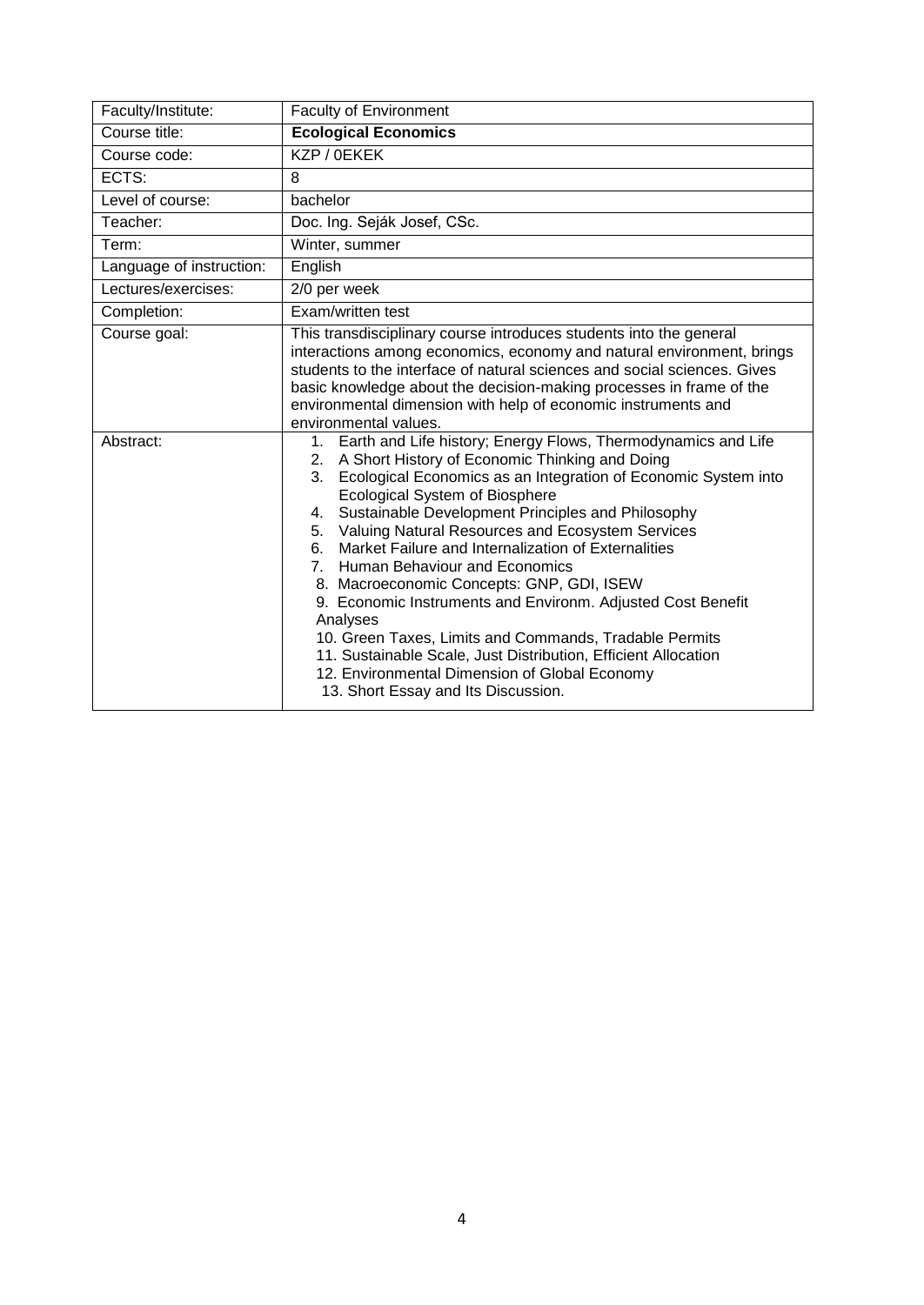<span id="page-4-0"></span>

| Faculty/Institute:       | <b>Faculty of Environment</b>                                                                                                                                                                                                                                                                                                                                                                                       |
|--------------------------|---------------------------------------------------------------------------------------------------------------------------------------------------------------------------------------------------------------------------------------------------------------------------------------------------------------------------------------------------------------------------------------------------------------------|
| Course title:            | <b>Water in Landscape</b>                                                                                                                                                                                                                                                                                                                                                                                           |
| Course code:             | KZP/0WATE                                                                                                                                                                                                                                                                                                                                                                                                           |
| ECTS:                    | 8                                                                                                                                                                                                                                                                                                                                                                                                                   |
| Level of course:         | Bachelor (undergraduate), Master (graduate)                                                                                                                                                                                                                                                                                                                                                                         |
| Teacher:                 | Ing. Martin Neruda, Ph.D.                                                                                                                                                                                                                                                                                                                                                                                           |
| Term:                    | Winter, summer                                                                                                                                                                                                                                                                                                                                                                                                      |
| Language of instruction: | English                                                                                                                                                                                                                                                                                                                                                                                                             |
| Lectures/exercises:      | 2/0 per week and terrain work                                                                                                                                                                                                                                                                                                                                                                                       |
| Completion:              | exam                                                                                                                                                                                                                                                                                                                                                                                                                |
| Course goal:             | Introducing the basics of environmental hydrology and environmental water                                                                                                                                                                                                                                                                                                                                           |
|                          | management.                                                                                                                                                                                                                                                                                                                                                                                                         |
| Abstract:                | Information about water management in the Czech Republic.<br>Hydrology: catchments description, hydrological cycle,<br>hydrological<br>balance, flow measurements, groundwater, runoff prediction, water quality<br>in rivers and lakes. Methods of streams restoration (principles, techniques,<br>fish pass types) and flood management. Good practise examples.<br>Hydrological measurements in stream or river. |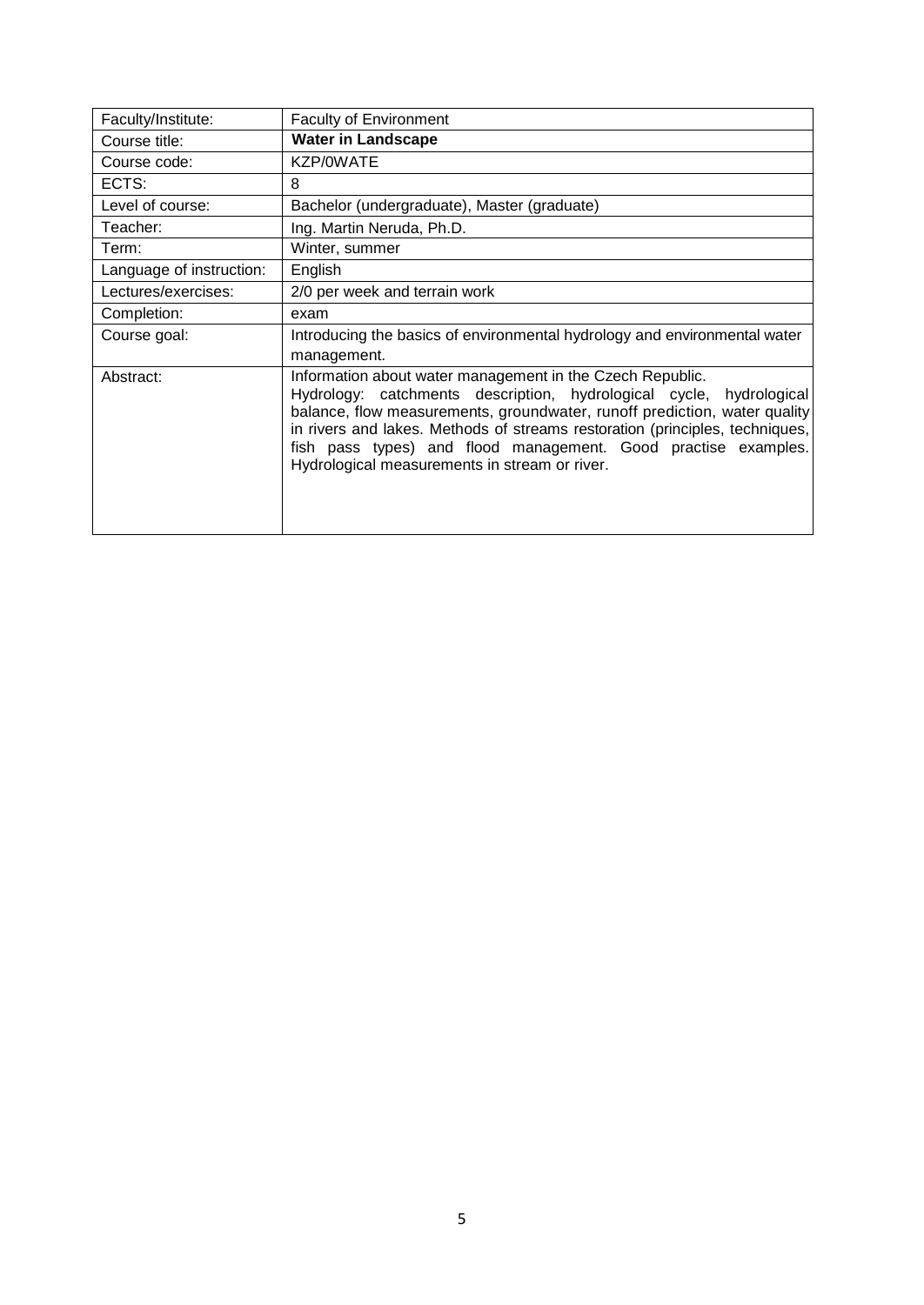<span id="page-5-0"></span>

| Faculty/Institute:       | <b>Faculty of Environment</b>                                                                                                                                                                                                                                                                                                                                                                                                                                                                                                                                                                                                                                                                                                                                                                                                                                                                                                                                                                                                                                 |
|--------------------------|---------------------------------------------------------------------------------------------------------------------------------------------------------------------------------------------------------------------------------------------------------------------------------------------------------------------------------------------------------------------------------------------------------------------------------------------------------------------------------------------------------------------------------------------------------------------------------------------------------------------------------------------------------------------------------------------------------------------------------------------------------------------------------------------------------------------------------------------------------------------------------------------------------------------------------------------------------------------------------------------------------------------------------------------------------------|
| Course title:            | <b>Environmental Geology</b>                                                                                                                                                                                                                                                                                                                                                                                                                                                                                                                                                                                                                                                                                                                                                                                                                                                                                                                                                                                                                                  |
| Course code:             | KZP/0ENGE                                                                                                                                                                                                                                                                                                                                                                                                                                                                                                                                                                                                                                                                                                                                                                                                                                                                                                                                                                                                                                                     |
| ECTS:                    | 8                                                                                                                                                                                                                                                                                                                                                                                                                                                                                                                                                                                                                                                                                                                                                                                                                                                                                                                                                                                                                                                             |
| Level of course:         | bachelor                                                                                                                                                                                                                                                                                                                                                                                                                                                                                                                                                                                                                                                                                                                                                                                                                                                                                                                                                                                                                                                      |
| Teacher:                 | Ing. Richard Pokorný, DiS., Ph.D.                                                                                                                                                                                                                                                                                                                                                                                                                                                                                                                                                                                                                                                                                                                                                                                                                                                                                                                                                                                                                             |
| Term:                    | Winter, summer                                                                                                                                                                                                                                                                                                                                                                                                                                                                                                                                                                                                                                                                                                                                                                                                                                                                                                                                                                                                                                                |
| Language of instruction: | English                                                                                                                                                                                                                                                                                                                                                                                                                                                                                                                                                                                                                                                                                                                                                                                                                                                                                                                                                                                                                                                       |
| Lectures/exercises:      | 2/0 per week                                                                                                                                                                                                                                                                                                                                                                                                                                                                                                                                                                                                                                                                                                                                                                                                                                                                                                                                                                                                                                                  |
| Completion:              | terrain work 8 h (total), seminar work, exam                                                                                                                                                                                                                                                                                                                                                                                                                                                                                                                                                                                                                                                                                                                                                                                                                                                                                                                                                                                                                  |
| Course goal:             | Relating Earth Science and Environmental science, introducing the basics<br>of Environmental Geology.                                                                                                                                                                                                                                                                                                                                                                                                                                                                                                                                                                                                                                                                                                                                                                                                                                                                                                                                                         |
| Abstract:                | This course relates the science of Earth to activities of human beings. I it's<br>a survey of relationship between Earth science and environmental<br>science. Environmental science is the study of total human environment<br>on the present Earth. The course includes the following topics:<br>geology (Geological Environment,<br>Environmental<br>Conditions<br>and<br>Preservation, The Anatomy of the Earth, The Dynamic of Earth -<br>(endodynamic and exodynamic),<br>Geological hazards (earthquakes, volcanoes, landslides, erosion, floods,<br>subsidence, geomedical hazards),<br>Geothermal energy (alternative source of energy)<br>Human impacts on the Earth (resource extraction, ground subsidence,<br>engineering and agriculture, solid and liquid waste, groundwater pollution<br>$etc.$ )<br>Earth resources for society (land and soil, subsurface water, construction<br>materials, industrial and metallic materials, coal and petroleum etc.<br>Geological influence on society (control on landscape and human<br>geomorphology) |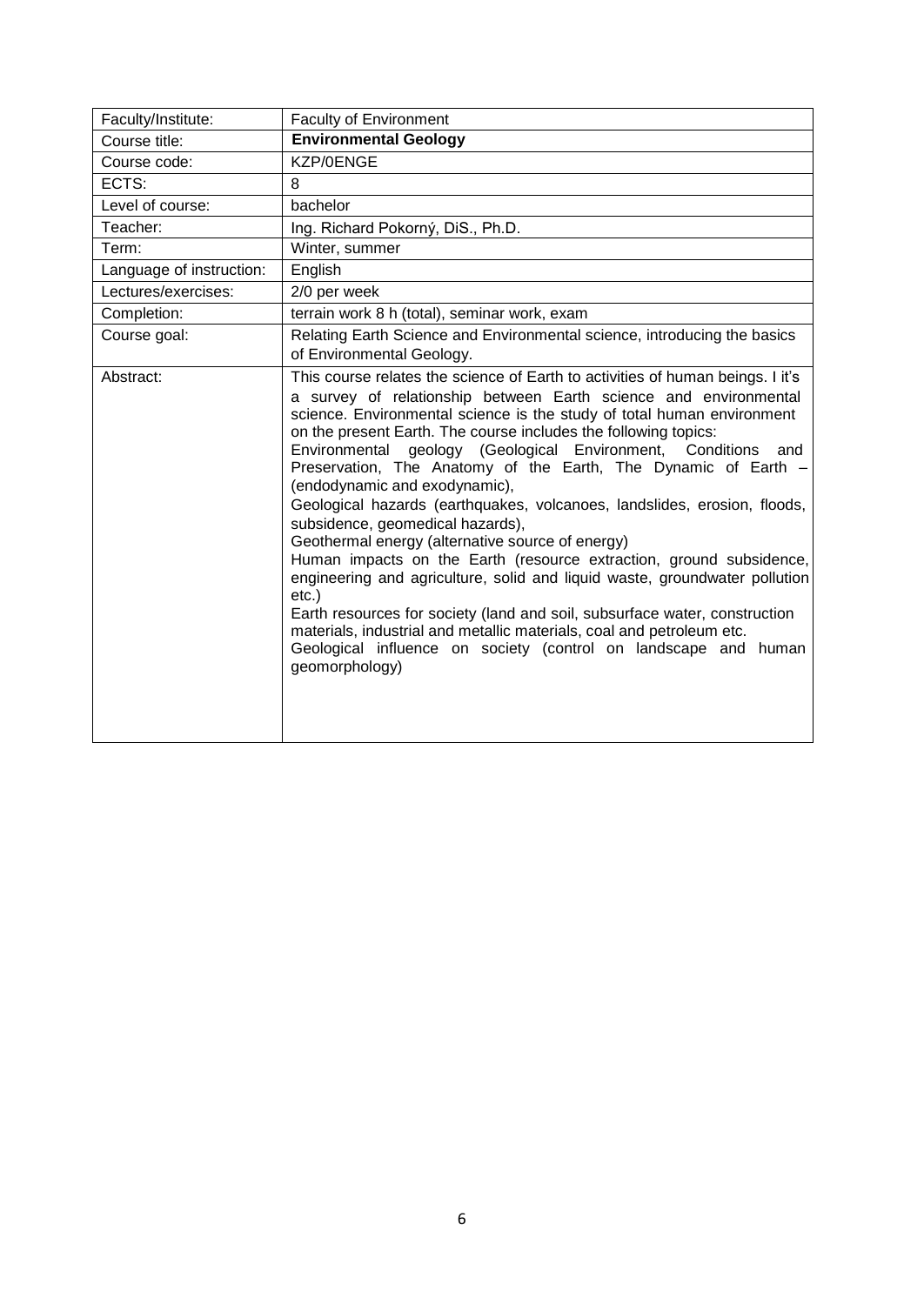<span id="page-6-0"></span>

| Faculty/Institute:       | Faculty of Environment                                                                                                                                                                                                                                                                                                                                                                                                                                          |
|--------------------------|-----------------------------------------------------------------------------------------------------------------------------------------------------------------------------------------------------------------------------------------------------------------------------------------------------------------------------------------------------------------------------------------------------------------------------------------------------------------|
| Course title:            | <b>Subterranean Habitats</b>                                                                                                                                                                                                                                                                                                                                                                                                                                    |
| Course code:             | KZP/0CAEC                                                                                                                                                                                                                                                                                                                                                                                                                                                       |
| ECTS:                    | 6                                                                                                                                                                                                                                                                                                                                                                                                                                                               |
| Level of course:         | bachelor                                                                                                                                                                                                                                                                                                                                                                                                                                                        |
| Teacher:                 | Pokorný Richard, Ing., DiS., Mgr. Michal Holec, Ph.D.                                                                                                                                                                                                                                                                                                                                                                                                           |
| Term:                    | Winter, summer                                                                                                                                                                                                                                                                                                                                                                                                                                                  |
| Language of instruction: | English                                                                                                                                                                                                                                                                                                                                                                                                                                                         |
| Lectures/exercises:      | 0/2 per week                                                                                                                                                                                                                                                                                                                                                                                                                                                    |
| Completion:              | Two field trips - Seminar work                                                                                                                                                                                                                                                                                                                                                                                                                                  |
| Course goal:             | Introducing the definition and classification of caves and organisms<br>occupied this ecosystem.                                                                                                                                                                                                                                                                                                                                                                |
| Abstract:                | Course covering definition and classification of caves and organisms<br>occupying cave habitats. Caves as a unique ecosystem. Providing basic<br>information about other important underground ecosystems (e.g. debris<br>stones, artificial mining galleries). The course includes visits of caves,<br>artificial mining galleries and debris stones and examples of cave<br>investigation methods. The course is focused on the caves in Northern<br>Bohemia. |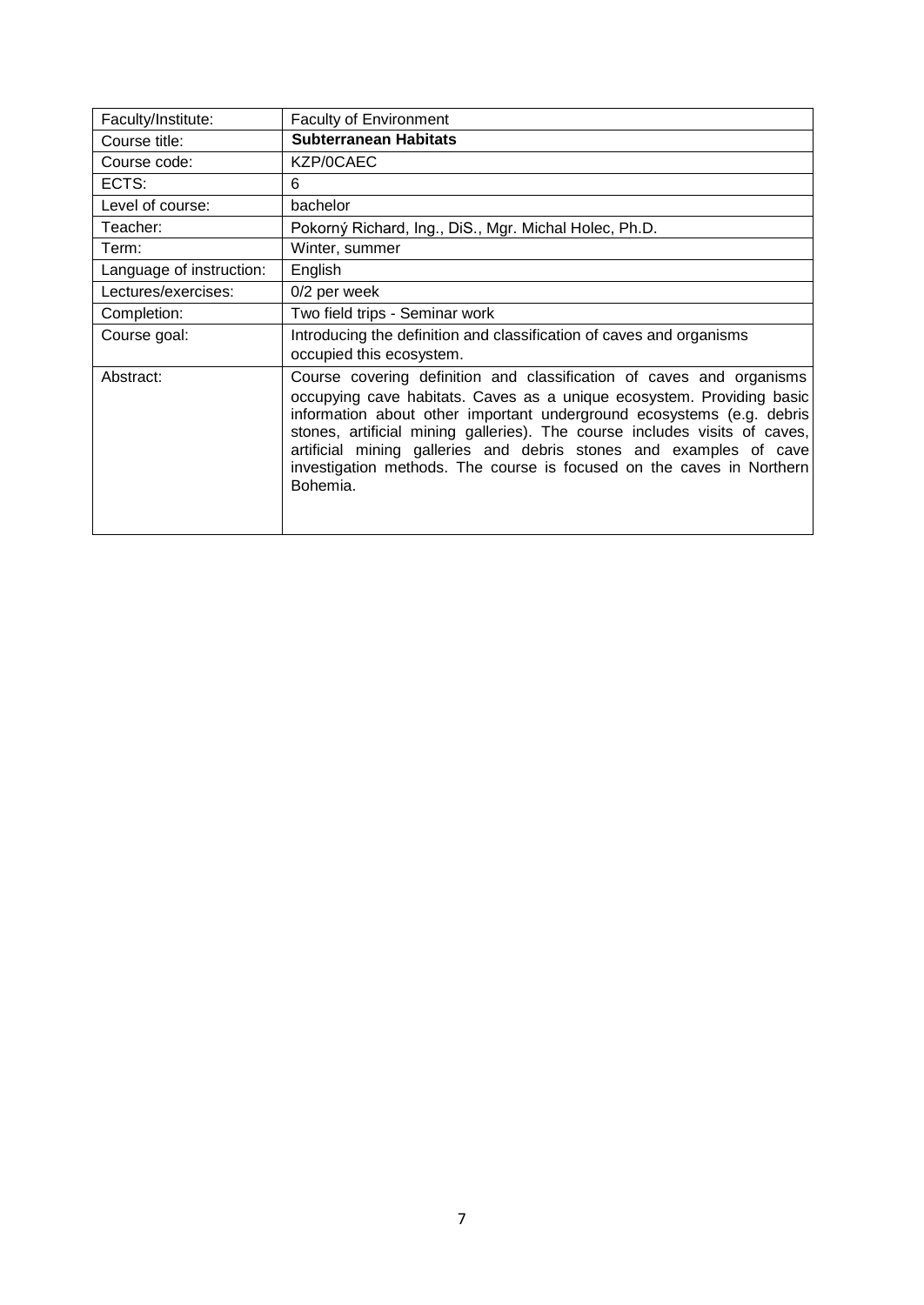<span id="page-7-0"></span>

| Faculty/Institute:       | <b>Faculty of Environment</b>                                                                                                                                                                                                                                                                                                                                             |
|--------------------------|---------------------------------------------------------------------------------------------------------------------------------------------------------------------------------------------------------------------------------------------------------------------------------------------------------------------------------------------------------------------------|
| Course title:            | Advanced Separation Methods in Environmental Analysis: a practical                                                                                                                                                                                                                                                                                                        |
| Course code:             | KECHT/0EPME                                                                                                                                                                                                                                                                                                                                                               |
| ECTS:                    | 10                                                                                                                                                                                                                                                                                                                                                                        |
| Level of course:         | bachelor                                                                                                                                                                                                                                                                                                                                                                  |
| Teacher:                 | Prof. Ing. Pavel Janoš, CSc., Doc. Dr. Ing. Pavel Kuráň, Ing. Sylvie                                                                                                                                                                                                                                                                                                      |
| Term:                    | Winter, summer                                                                                                                                                                                                                                                                                                                                                            |
| Language of instruction: | English                                                                                                                                                                                                                                                                                                                                                                   |
| Lectures/exercises:      | 0/2 per week, limit 10 students – first come, first served                                                                                                                                                                                                                                                                                                                |
| Completion:              | Laboratory work - Seminar paper                                                                                                                                                                                                                                                                                                                                           |
| Course goal:             | Managing the practical application of chromatographic techniques (GC,<br>HPLC) for the determination of pollutants in the environment.                                                                                                                                                                                                                                    |
| Abstract:                | Practical training in application of chromatographic techniques (GC, HPLC)<br>for the determination of selected organic pollutants in environmental<br>samples, including methods of preconcentration and sample pretreatment<br>(extraction, etc.). Special requirements: basic knowledge of principles of<br>analytical chemistry and laboratory skill are presupposed. |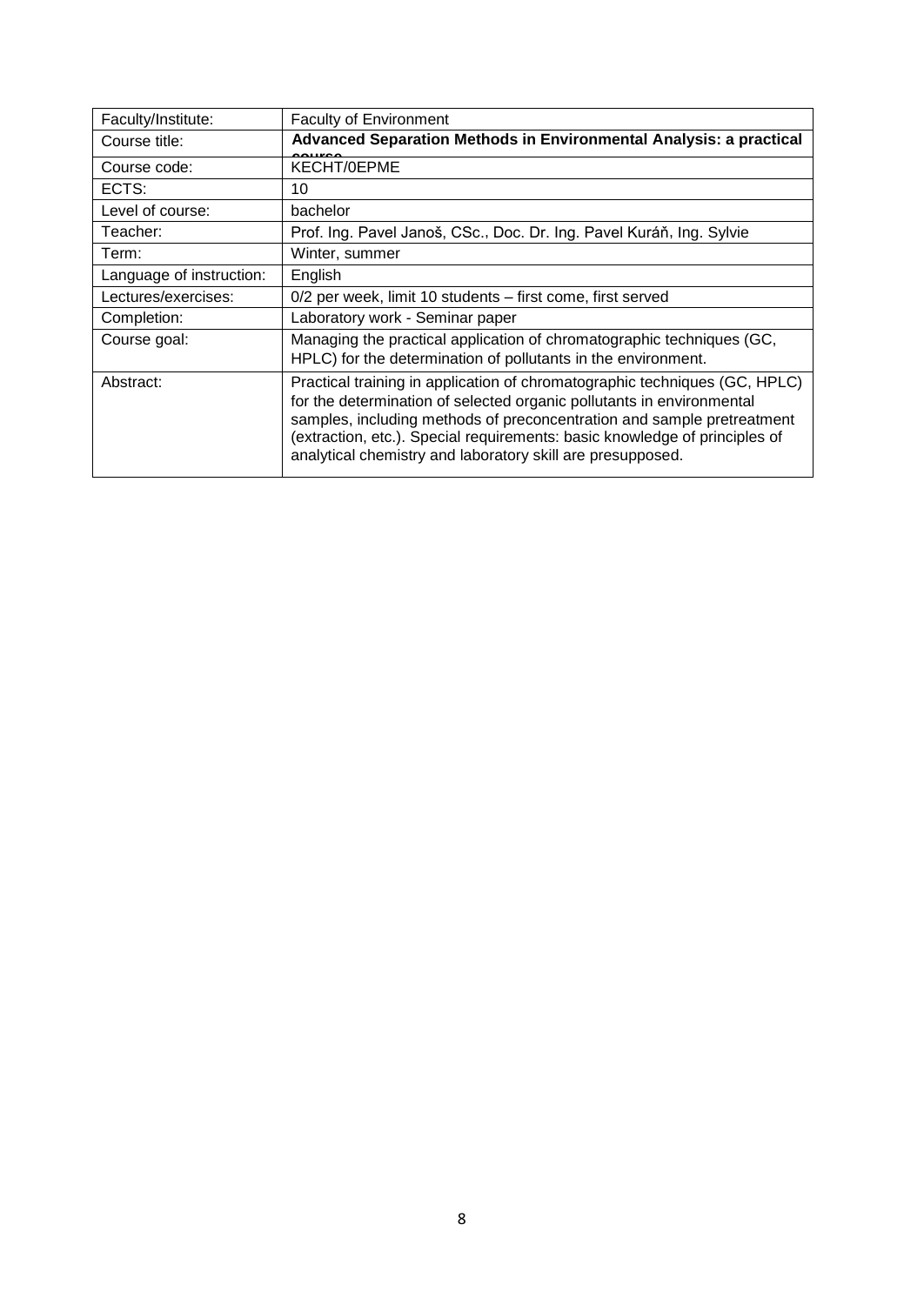<span id="page-8-0"></span>

| Faculty/Institute:       | Faculty of Environment                                                                                                                                                                                                                                                                                                                                                                                                                                                                                      |
|--------------------------|-------------------------------------------------------------------------------------------------------------------------------------------------------------------------------------------------------------------------------------------------------------------------------------------------------------------------------------------------------------------------------------------------------------------------------------------------------------------------------------------------------------|
| Course title:            | <b>Management of Protected Areas</b>                                                                                                                                                                                                                                                                                                                                                                                                                                                                        |
| Course code:             | KZP/0NPO1                                                                                                                                                                                                                                                                                                                                                                                                                                                                                                   |
| ECTS:                    | 8                                                                                                                                                                                                                                                                                                                                                                                                                                                                                                           |
| Level of course:         | bachelor                                                                                                                                                                                                                                                                                                                                                                                                                                                                                                    |
| Teacher:                 | Ing. Jiří Moravec, Ph.D.                                                                                                                                                                                                                                                                                                                                                                                                                                                                                    |
| Term:                    | Winter, summer                                                                                                                                                                                                                                                                                                                                                                                                                                                                                              |
| Language of instruction: | English                                                                                                                                                                                                                                                                                                                                                                                                                                                                                                     |
| Lectures/exercises:      | 1/1 per week and/or terrain work                                                                                                                                                                                                                                                                                                                                                                                                                                                                            |
| Completion:              | exam and/or term paper submission                                                                                                                                                                                                                                                                                                                                                                                                                                                                           |
| Course goal:             | Gaining knowledge of basic issues of protected area management                                                                                                                                                                                                                                                                                                                                                                                                                                              |
| Abstract:                | The aim of the course is to introduce students to the basic issues of<br>management of protected natural areas (such as national parks, nature<br>reserves, etc). System of protected areas is a cornerstone of a healthy<br>landscape in modern societies. Formal declaration of protected areas is not<br>sufficient, since protected areas need to be properly managed and<br>organized, usually by governmental institutions.                                                                           |
|                          | Protected areas (PA) contribute to water and soil protection. Protected areas<br>preserve biodiversity and ecosystem functions, which has important<br>economic and ecological implications. Ecosystem functions, such as<br>natural water purification, natural water regulation, pollination, carbon<br>recycling, photosynthesis, etc., have a major significance for human<br>economy and society. Comparison of ecosystem services with technological<br>solutions and fixes is a part of the subject. |
|                          | University graduates will need knowledge of management of PA when<br>working as public administration employees, or as public policy makers.<br>Also private sector employees should understand the purpose and<br>limitations of PA. Tourism in protected areas requires educated visitors for<br>its sustainability. Therefore, sound knowledge of significance and operation<br>of protected areas will improve the educational profile of any student.                                                  |
|                          | The course offers to round-up the academic curriculum. It takes an<br>integrated approach, applying both social and natural sciences, and<br>explaining the role of technology. The course is offered to foreign students,<br>as well as to Czech students with sufficient knowledge of English. The<br>course is open to students of all study programs and levels of study. There<br>is an English textbook for the course, written by the lecturer, both in printed                                      |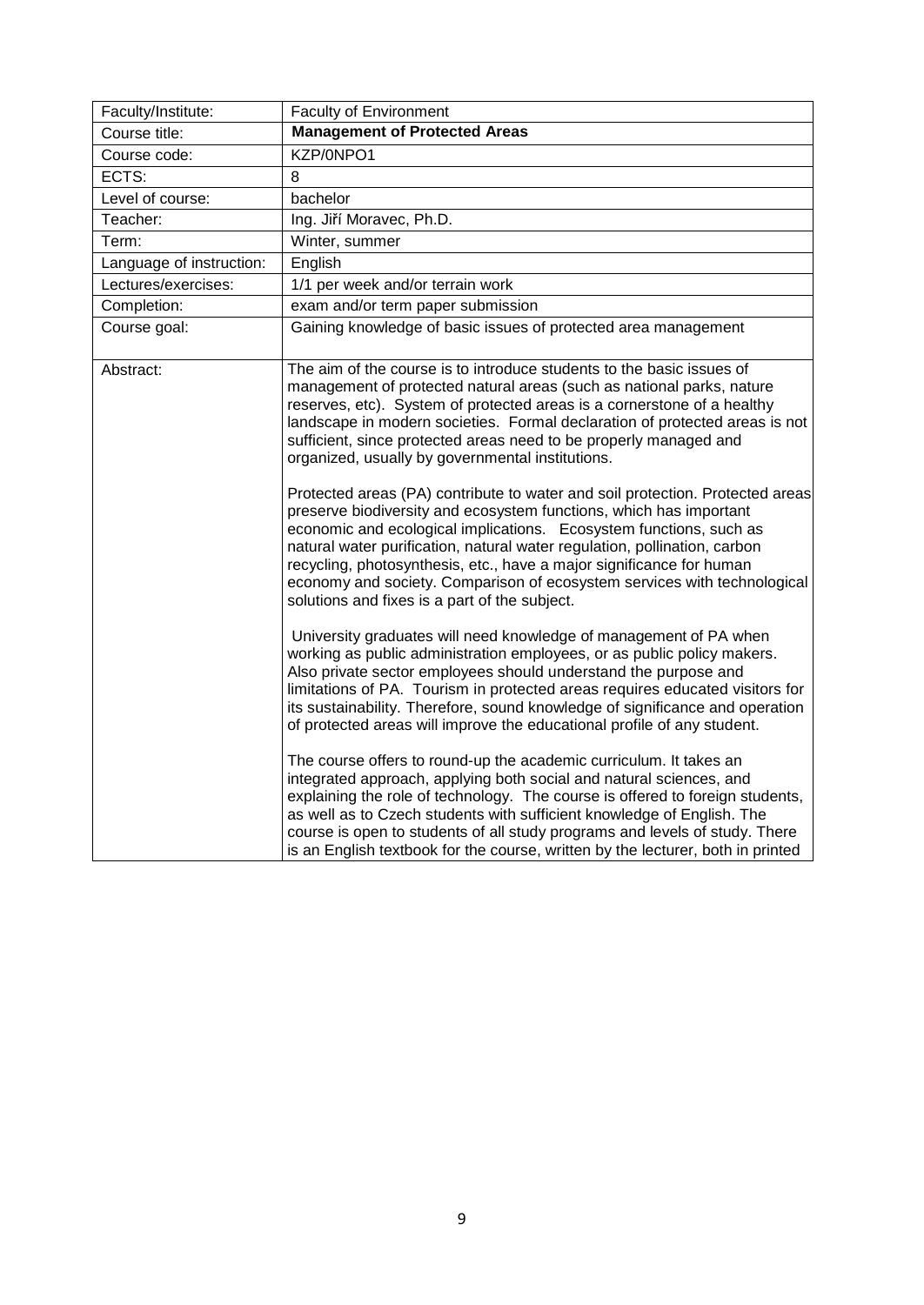<span id="page-9-0"></span>

| Faculty/Institute        | Faculty of the Environment                                                                                                                                                                                                                                                                                                                                                                                                                                                                                                                                                                                                                                                                                                                     |
|--------------------------|------------------------------------------------------------------------------------------------------------------------------------------------------------------------------------------------------------------------------------------------------------------------------------------------------------------------------------------------------------------------------------------------------------------------------------------------------------------------------------------------------------------------------------------------------------------------------------------------------------------------------------------------------------------------------------------------------------------------------------------------|
| Course title:            | <b>Politics of the Environment</b>                                                                                                                                                                                                                                                                                                                                                                                                                                                                                                                                                                                                                                                                                                             |
| Course code:             | KZP/0POE                                                                                                                                                                                                                                                                                                                                                                                                                                                                                                                                                                                                                                                                                                                                       |
| ECTS:                    | 8                                                                                                                                                                                                                                                                                                                                                                                                                                                                                                                                                                                                                                                                                                                                              |
| Level of course:         | Bachelor / master                                                                                                                                                                                                                                                                                                                                                                                                                                                                                                                                                                                                                                                                                                                              |
| Teacher:                 | Jiri Moravec, Ph.D.                                                                                                                                                                                                                                                                                                                                                                                                                                                                                                                                                                                                                                                                                                                            |
| Term:                    | Winter, summer                                                                                                                                                                                                                                                                                                                                                                                                                                                                                                                                                                                                                                                                                                                                 |
| Language of instruction: | English                                                                                                                                                                                                                                                                                                                                                                                                                                                                                                                                                                                                                                                                                                                                        |
| Lectures/exercises:      | 0/2 per week                                                                                                                                                                                                                                                                                                                                                                                                                                                                                                                                                                                                                                                                                                                                   |
| Completion:              | exam, grade or pass/no pass                                                                                                                                                                                                                                                                                                                                                                                                                                                                                                                                                                                                                                                                                                                    |
| Course goal:             | Understanding the political process that influences the development of<br>environmental problems in a particular country and globally. Students will<br>acquire background knowledge on the most pressing global environmental<br>issues, environmental history and international environmental relations.<br>Students will develop skills and competences to analyze a particular<br>environmental problem, stake-holder interests, and the associated political<br>cycle, and offer solutions related to the issue.                                                                                                                                                                                                                          |
| Abstract:                | The course will inquire into environmental political thought, policy and<br>action. Students will explore the relationship between the "green thought"<br>and other worldviews. The course will survey the development of green<br>parties and the development of mainstream and radical environmental<br>movements. We will observe the response of established political parties<br>and systems to the current environmental challenges. Students will get<br>introduced to public policy-making at international, EU, national and local<br>levels. We will consider examples from Europe, U.S.A, as well as from<br>authoritarian countries. The class should inspire interest and an active<br>involvement in environmental conservation. |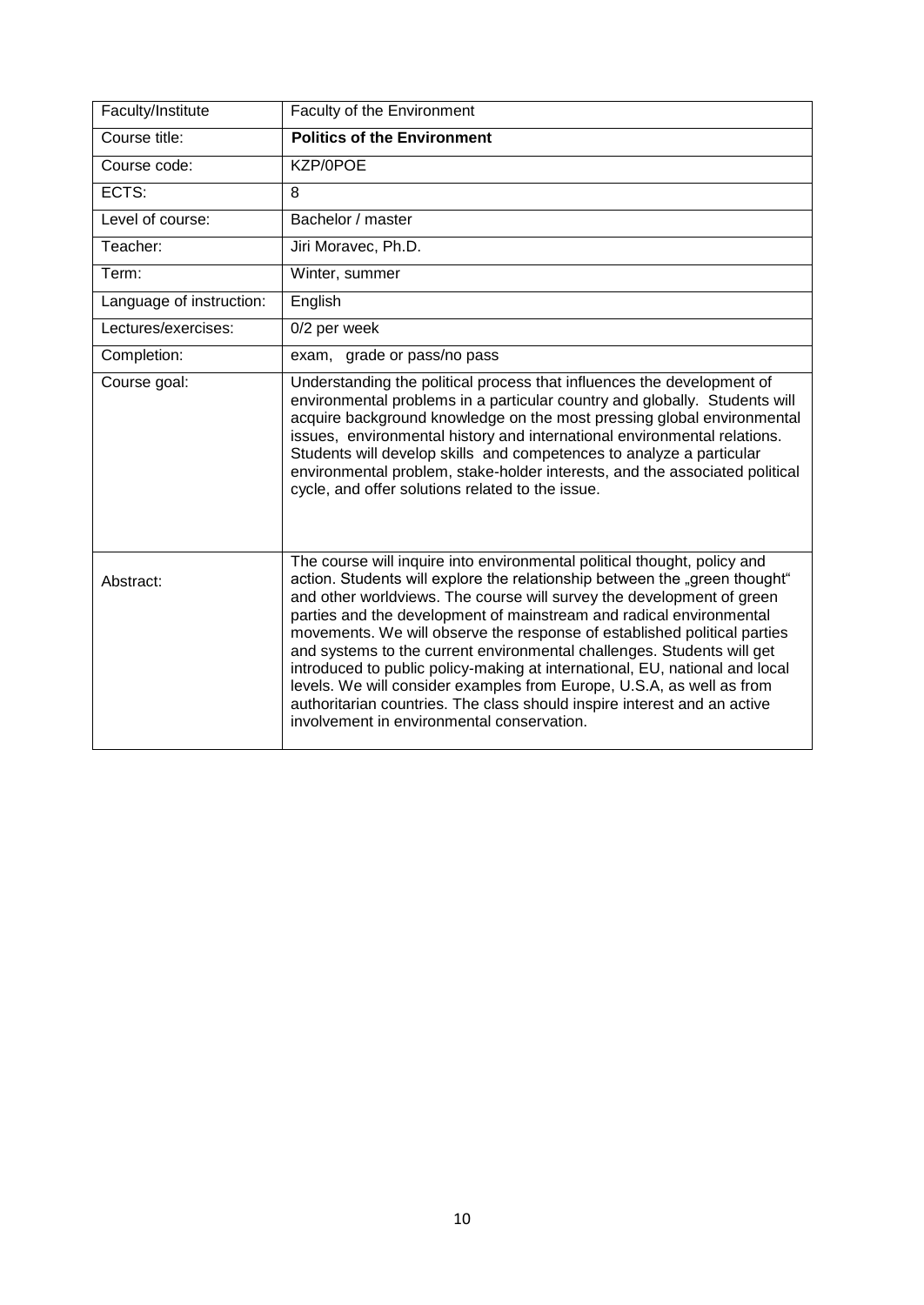<span id="page-10-0"></span>

| Faculty/Institute:       | <b>Faculty of Environment</b>                                                                                                                                                                                                                                                                                                                                                                                                                                                                                                                                                                                     |
|--------------------------|-------------------------------------------------------------------------------------------------------------------------------------------------------------------------------------------------------------------------------------------------------------------------------------------------------------------------------------------------------------------------------------------------------------------------------------------------------------------------------------------------------------------------------------------------------------------------------------------------------------------|
| Course title:            | <b>Transportation and Environment</b>                                                                                                                                                                                                                                                                                                                                                                                                                                                                                                                                                                             |
| Course code:             | KZP/0TRE1                                                                                                                                                                                                                                                                                                                                                                                                                                                                                                                                                                                                         |
| ECTS:                    | 8                                                                                                                                                                                                                                                                                                                                                                                                                                                                                                                                                                                                                 |
| Level of course:         | bachelor                                                                                                                                                                                                                                                                                                                                                                                                                                                                                                                                                                                                          |
| Teacher:                 | Ing. Jiří Moravec, Ph.D.                                                                                                                                                                                                                                                                                                                                                                                                                                                                                                                                                                                          |
| Term:                    | Winter, summer                                                                                                                                                                                                                                                                                                                                                                                                                                                                                                                                                                                                    |
| Language of instruction: | English                                                                                                                                                                                                                                                                                                                                                                                                                                                                                                                                                                                                           |
| Lectures/exercises:      | 1/1 per week and/or terrain work                                                                                                                                                                                                                                                                                                                                                                                                                                                                                                                                                                                  |
| Completion:              | exam and/or term paper submission                                                                                                                                                                                                                                                                                                                                                                                                                                                                                                                                                                                 |
| Course goal:             | Gaining knowledge of basic environmental issues of transport                                                                                                                                                                                                                                                                                                                                                                                                                                                                                                                                                      |
|                          |                                                                                                                                                                                                                                                                                                                                                                                                                                                                                                                                                                                                                   |
| Abstract:                | The aim of the course is to introduce students to basic environmental issues<br>of transport (air and water pollution, soil sealing, landscape and biodiversity<br>impact). Proper transport planning and management is essential for well-<br>organized cities, regions and countries. Governments, private businesses<br>and individuals have to look for solutions, both organizational and<br>technological, in order to counter negative environmental impacts, including<br>traffic congestion.                                                                                                             |
|                          | The students will inquire into measures attempting to eliminate or reduce the<br>negative environmental effects of transport. Topics covered will include land-<br>use planning, reduction of traffic flows, technical anti-noise measures,<br>technological adjustments of road pavements, cars and fuels, and<br>construction of eco-ducts. The issue of transport-disadvantaged groups<br>(handicapped) will be addressed, both organizational and technological<br>measures. Public policies supporting environmentally sustainable modes of<br>transport, and energy issues will be explained and discussed. |
|                          | The course is offered to foreign students, as well as to Czech students with<br>sufficient knowledge of English. The course is open to students of all study<br>programs and levels of study. There is an English textbook for the course,<br>written by the lecturer, both in printed version and in PDF format.                                                                                                                                                                                                                                                                                                 |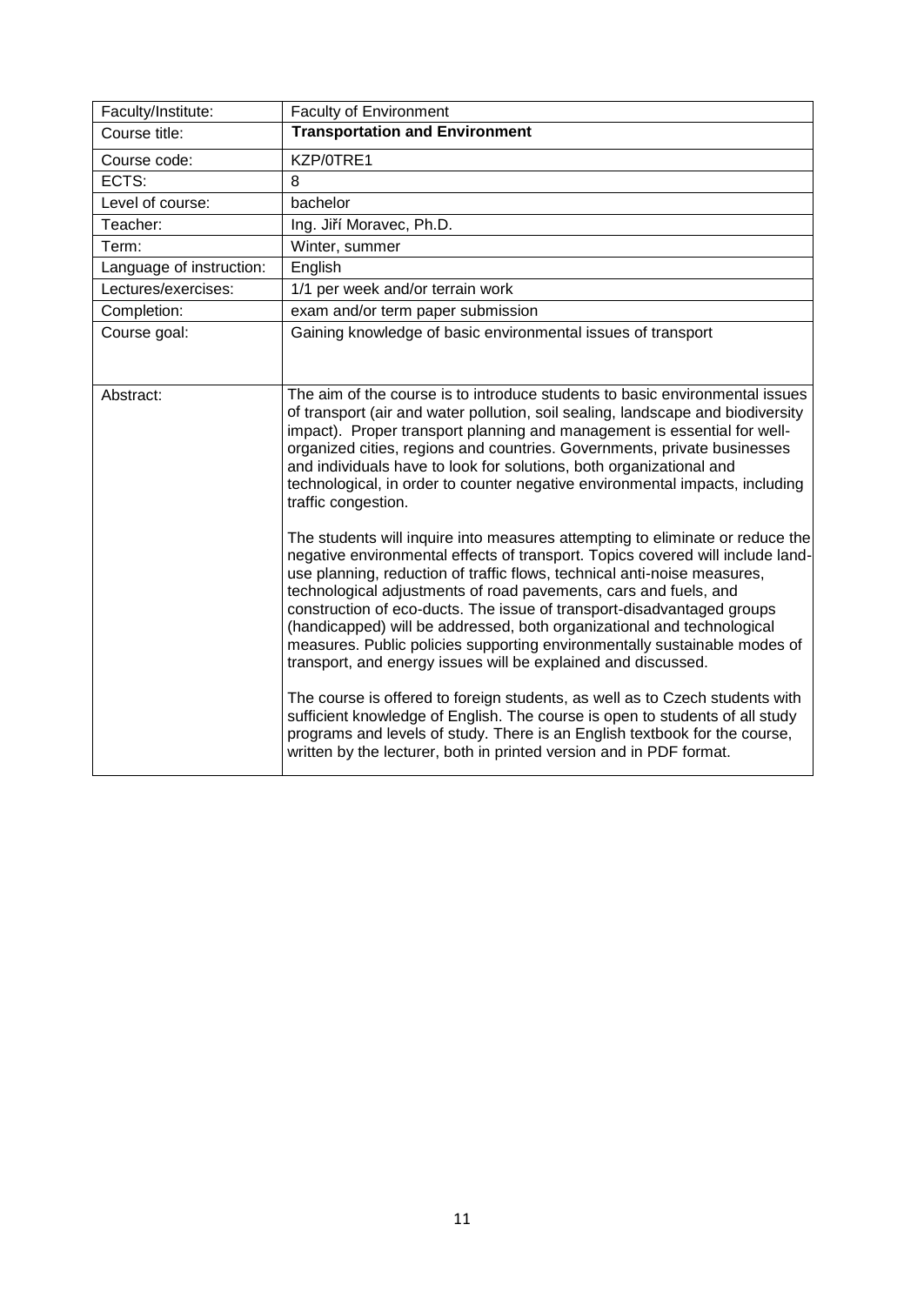<span id="page-11-0"></span>

| Faculty/Institute:       | <b>Faculty of Environment</b>                                                                                                                                                                                                                                                                                                                                                                                                                                                                                                                                                                                                                                                                                                                                                                                                                                                                                                                                                                                                                                                                                                                                                                                                                                                                                                                                                                                                                                                                                                                                                                                                                             |
|--------------------------|-----------------------------------------------------------------------------------------------------------------------------------------------------------------------------------------------------------------------------------------------------------------------------------------------------------------------------------------------------------------------------------------------------------------------------------------------------------------------------------------------------------------------------------------------------------------------------------------------------------------------------------------------------------------------------------------------------------------------------------------------------------------------------------------------------------------------------------------------------------------------------------------------------------------------------------------------------------------------------------------------------------------------------------------------------------------------------------------------------------------------------------------------------------------------------------------------------------------------------------------------------------------------------------------------------------------------------------------------------------------------------------------------------------------------------------------------------------------------------------------------------------------------------------------------------------------------------------------------------------------------------------------------------------|
| Course title:            | Transportation and Environment II - Selected Topics (in German) /<br>Verkehr und Umwelt - ausgewählte Themen (in deutscher Sprache)                                                                                                                                                                                                                                                                                                                                                                                                                                                                                                                                                                                                                                                                                                                                                                                                                                                                                                                                                                                                                                                                                                                                                                                                                                                                                                                                                                                                                                                                                                                       |
| Course code:             | KZP/0TRE2                                                                                                                                                                                                                                                                                                                                                                                                                                                                                                                                                                                                                                                                                                                                                                                                                                                                                                                                                                                                                                                                                                                                                                                                                                                                                                                                                                                                                                                                                                                                                                                                                                                 |
| ECTS:                    | 8                                                                                                                                                                                                                                                                                                                                                                                                                                                                                                                                                                                                                                                                                                                                                                                                                                                                                                                                                                                                                                                                                                                                                                                                                                                                                                                                                                                                                                                                                                                                                                                                                                                         |
| Level of course:         | bachelor                                                                                                                                                                                                                                                                                                                                                                                                                                                                                                                                                                                                                                                                                                                                                                                                                                                                                                                                                                                                                                                                                                                                                                                                                                                                                                                                                                                                                                                                                                                                                                                                                                                  |
| Teacher:                 | Ing. Jiří Moravec, Ph.D.                                                                                                                                                                                                                                                                                                                                                                                                                                                                                                                                                                                                                                                                                                                                                                                                                                                                                                                                                                                                                                                                                                                                                                                                                                                                                                                                                                                                                                                                                                                                                                                                                                  |
| Term:                    | Winter, summer                                                                                                                                                                                                                                                                                                                                                                                                                                                                                                                                                                                                                                                                                                                                                                                                                                                                                                                                                                                                                                                                                                                                                                                                                                                                                                                                                                                                                                                                                                                                                                                                                                            |
| Language of instruction: | German (Deutch)                                                                                                                                                                                                                                                                                                                                                                                                                                                                                                                                                                                                                                                                                                                                                                                                                                                                                                                                                                                                                                                                                                                                                                                                                                                                                                                                                                                                                                                                                                                                                                                                                                           |
| Lectures/exercises:      | 1/1 per week and/or terrain work (1/1 pro Woche und/oder Exkursion)                                                                                                                                                                                                                                                                                                                                                                                                                                                                                                                                                                                                                                                                                                                                                                                                                                                                                                                                                                                                                                                                                                                                                                                                                                                                                                                                                                                                                                                                                                                                                                                       |
| Completion:              | exam and/or term paper submission (Prüfung und/oder schriftlich                                                                                                                                                                                                                                                                                                                                                                                                                                                                                                                                                                                                                                                                                                                                                                                                                                                                                                                                                                                                                                                                                                                                                                                                                                                                                                                                                                                                                                                                                                                                                                                           |
| Course goal:             | Gaining knowledge of basic environmental issues of transport. (Die<br>Umweltwirkungen des Verkehrs und die Maßnahmen zur Reduktion der<br>verkehrlichen Umweltbelastungen kennenlernen.)                                                                                                                                                                                                                                                                                                                                                                                                                                                                                                                                                                                                                                                                                                                                                                                                                                                                                                                                                                                                                                                                                                                                                                                                                                                                                                                                                                                                                                                                  |
| Abstract:                | The aim of the course is to introduce students to basic environmental issues<br>of transport (air and water pollution, soil sealing, landscape and biodiversity<br>impact). Proper transport planning and management is essential for well-<br>organized cities, regions and countries. Governments, private businesses<br>and individuals have to look for solutions, both organizational and<br>technological, in order to counter negative environmental impacts, including<br>traffic congestion.<br>The students will inquire into measures attempting to eliminate or reduce the<br>negative environmental effects of transport. Topics covered will include land-<br>use planning, reduction of traffic flows, technical anti-noise measures,<br>technological adjustments of road pavements, cars and fuels, and<br>construction of eco-ducts. The issue of transport-disadvantaged groups<br>(handicapped) will be addressed, both organizational and technological<br>measures. Public policies supporting environmentally sustainable modes of<br>transport, and energy issues will be explained and discussed.<br>Mobilität und Verkehr<br>٠<br>Verkehrspolitik und nachhaltige Entwicklung<br>Externe Effekte u. Barrierefreie Mobilität<br>$\bullet$<br>Fläche, Boden, Wasser<br>$\bullet$<br>Energieverbrauch, Kraftstoffe<br>Lärm<br>٠<br>Klassische Abgasemissionen: CO, HC, NOx<br>Kohlendioxid, Klimaänderung u. Klimaschutz<br>٠<br>Induzierter Verkehr<br>$\bullet$<br><b>Alternative Antriebe</b><br>$\bullet$<br>Verkehr u. Biodiversität, Biotopfragmentierung<br>$\bullet$<br>Nachhaltigkeitsindikatoren im Verkehr<br>$\bullet$ |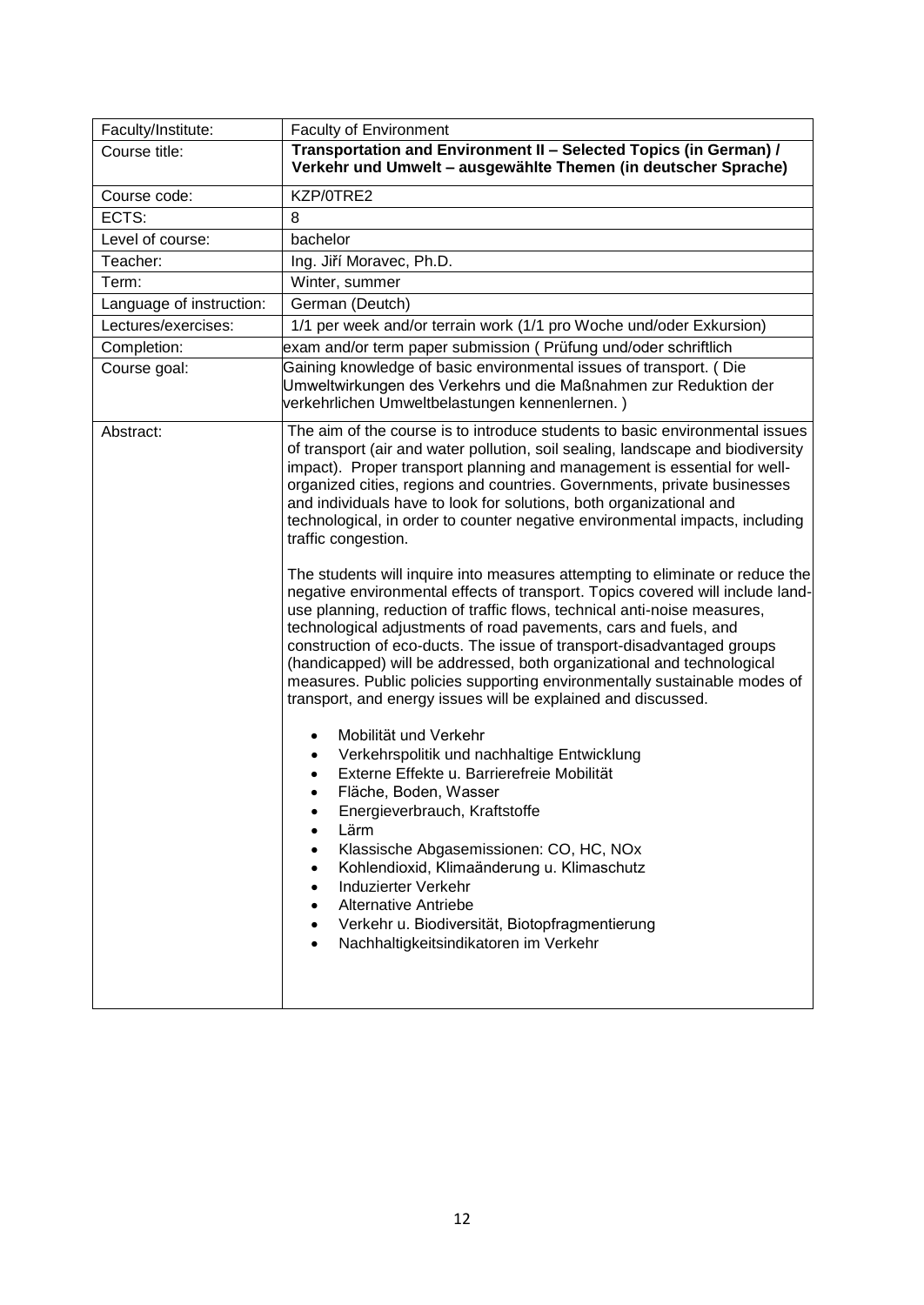<span id="page-12-0"></span>

| Faculty/Institute:       | <b>Faculty of Environment</b>                                                                                                                                                                                                                                                                                                                                                                                                                                                                                                                                                                                                                                                                                                                                                                                                   |
|--------------------------|---------------------------------------------------------------------------------------------------------------------------------------------------------------------------------------------------------------------------------------------------------------------------------------------------------------------------------------------------------------------------------------------------------------------------------------------------------------------------------------------------------------------------------------------------------------------------------------------------------------------------------------------------------------------------------------------------------------------------------------------------------------------------------------------------------------------------------|
| Course title:            | <b>Environmental Issues of Turkey and Middle East</b>                                                                                                                                                                                                                                                                                                                                                                                                                                                                                                                                                                                                                                                                                                                                                                           |
| Course code:             | KZP/0ETMD                                                                                                                                                                                                                                                                                                                                                                                                                                                                                                                                                                                                                                                                                                                                                                                                                       |
| ECTS:                    | 8                                                                                                                                                                                                                                                                                                                                                                                                                                                                                                                                                                                                                                                                                                                                                                                                                               |
| Level of course:         | bachelor                                                                                                                                                                                                                                                                                                                                                                                                                                                                                                                                                                                                                                                                                                                                                                                                                        |
| Teacher:                 | Ing. Jiří Moravec, Ph.D.                                                                                                                                                                                                                                                                                                                                                                                                                                                                                                                                                                                                                                                                                                                                                                                                        |
| Term:                    | Winter, summer                                                                                                                                                                                                                                                                                                                                                                                                                                                                                                                                                                                                                                                                                                                                                                                                                  |
| Language of instruction: | English                                                                                                                                                                                                                                                                                                                                                                                                                                                                                                                                                                                                                                                                                                                                                                                                                         |
| Lectures/exercises:      | 1/1 per week                                                                                                                                                                                                                                                                                                                                                                                                                                                                                                                                                                                                                                                                                                                                                                                                                    |
| Completion:              | exam and/or term paper submission                                                                                                                                                                                                                                                                                                                                                                                                                                                                                                                                                                                                                                                                                                                                                                                               |
| Course goal:             | Developing knowledge of environmental issues of Turkey and Middle East                                                                                                                                                                                                                                                                                                                                                                                                                                                                                                                                                                                                                                                                                                                                                          |
| Abstract:                | The aim of the course is to analyze selected environmental issues of Turkey<br>and countries of the Middle East. The topics include air pollution, water<br>pollution, water scarcity and management, soil degradation, erosion and<br>desertification, forestry and biodiversity maintenance. The emphasis of the<br>course may change from semester to semester, according to actual<br>environmental events and developments.<br>The students will inquire into measures and policies attempting to reduce<br>selected environmental problems. Various approaches will be inspected<br>(technologies, legislation, economic incentives, education and information).<br>A participation in the course presumes basic general knowledge of<br>environmental issues. Independent study and desk research will be<br>encouraged. |
|                          | Topics covered will include land-use planning, reduction of traffic flows,<br>technical anti-noise measures, technological adjustments of road<br>pavements, cars and fuels, and construction of eco-ducts. The issue of<br>transport-disadvantaged groups<br>(handicapped) will be addressed, both organisational and technological<br>measures. Public policies supporting environmentally sustainable modes of<br>transport, and energy issues will be explained and discussed.                                                                                                                                                                                                                                                                                                                                              |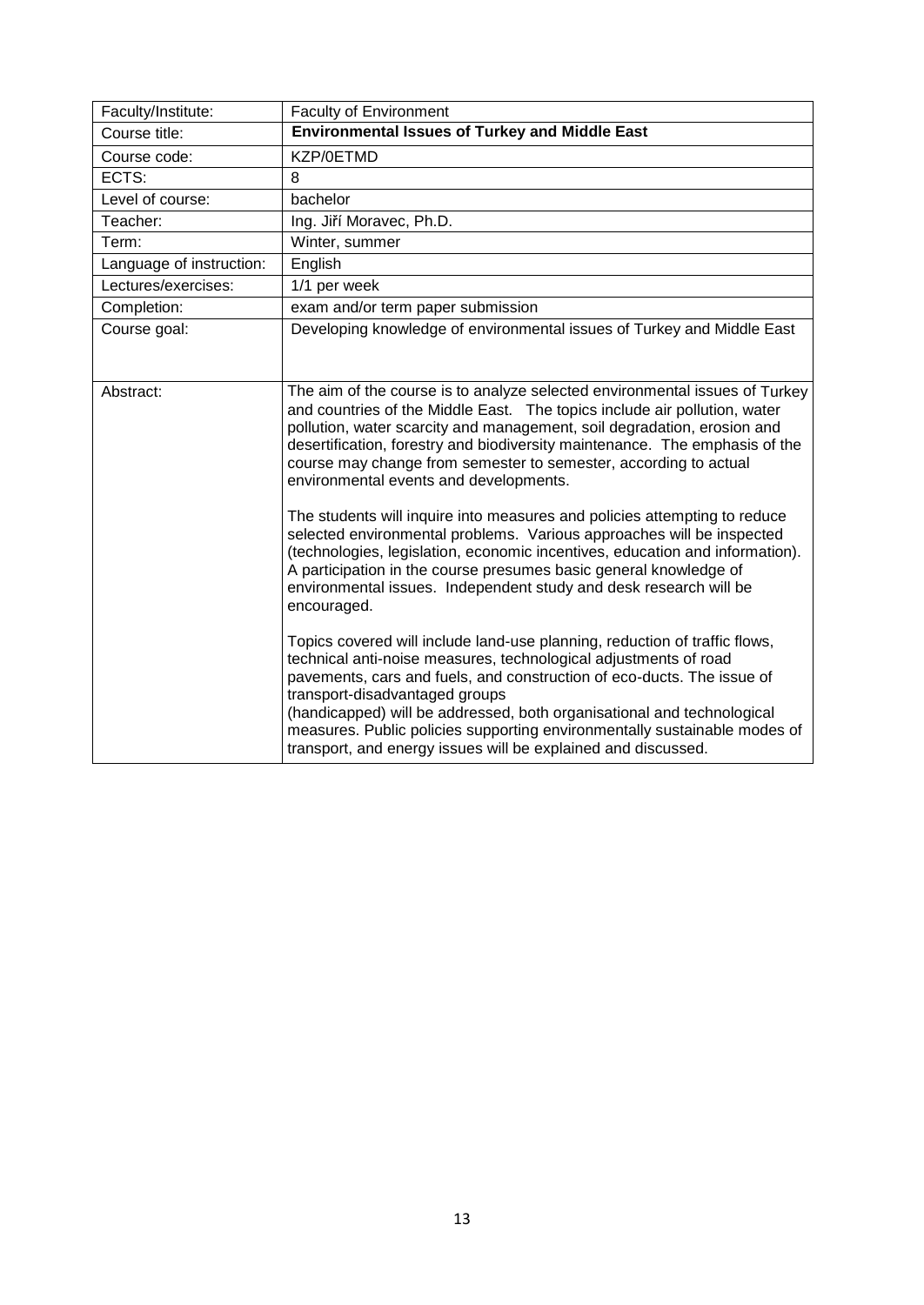<span id="page-13-0"></span>

| Faculty/Institute:       | <b>Faculty of Environment</b>                                                                                                                                                                                                                                                                                                                                                                                                                                                                                                                                                                                                                                      |
|--------------------------|--------------------------------------------------------------------------------------------------------------------------------------------------------------------------------------------------------------------------------------------------------------------------------------------------------------------------------------------------------------------------------------------------------------------------------------------------------------------------------------------------------------------------------------------------------------------------------------------------------------------------------------------------------------------|
| Course title:            | <b>General Economics</b>                                                                                                                                                                                                                                                                                                                                                                                                                                                                                                                                                                                                                                           |
| Course code:             | KZP/0ECNE                                                                                                                                                                                                                                                                                                                                                                                                                                                                                                                                                                                                                                                          |
| ECTS:                    | 8                                                                                                                                                                                                                                                                                                                                                                                                                                                                                                                                                                                                                                                                  |
| Level of course:         | bachelor                                                                                                                                                                                                                                                                                                                                                                                                                                                                                                                                                                                                                                                           |
| Teacher:                 | Ing. Jakub Vosátka, Ph.D.                                                                                                                                                                                                                                                                                                                                                                                                                                                                                                                                                                                                                                          |
| Term:                    | Winter, summer                                                                                                                                                                                                                                                                                                                                                                                                                                                                                                                                                                                                                                                     |
| Language of instruction: | English                                                                                                                                                                                                                                                                                                                                                                                                                                                                                                                                                                                                                                                            |
| Lectures/exercises:      | 2 per week                                                                                                                                                                                                                                                                                                                                                                                                                                                                                                                                                                                                                                                         |
| Completion:              | exam                                                                                                                                                                                                                                                                                                                                                                                                                                                                                                                                                                                                                                                               |
| Course goal:             | Introducing the basics of economic science.                                                                                                                                                                                                                                                                                                                                                                                                                                                                                                                                                                                                                        |
| Abstract:                | The General economics course is a first-level introduction to the<br>economic science. Students learn to understand causes and impacts of<br>basic economic phenomena on economic reality. The course consists of<br>the two parts. The first part is focused at microeconomics, where students<br>get acquainted with the behaviour of basic market agents, i.e. households<br>and firms. The second part of the course is focused on the<br>macroeconomic issues, considering the economic role of the state from<br>viewpoints of different economic schools when facing such economic<br>phenomena as inflation, unemployment, international trade, and so on. |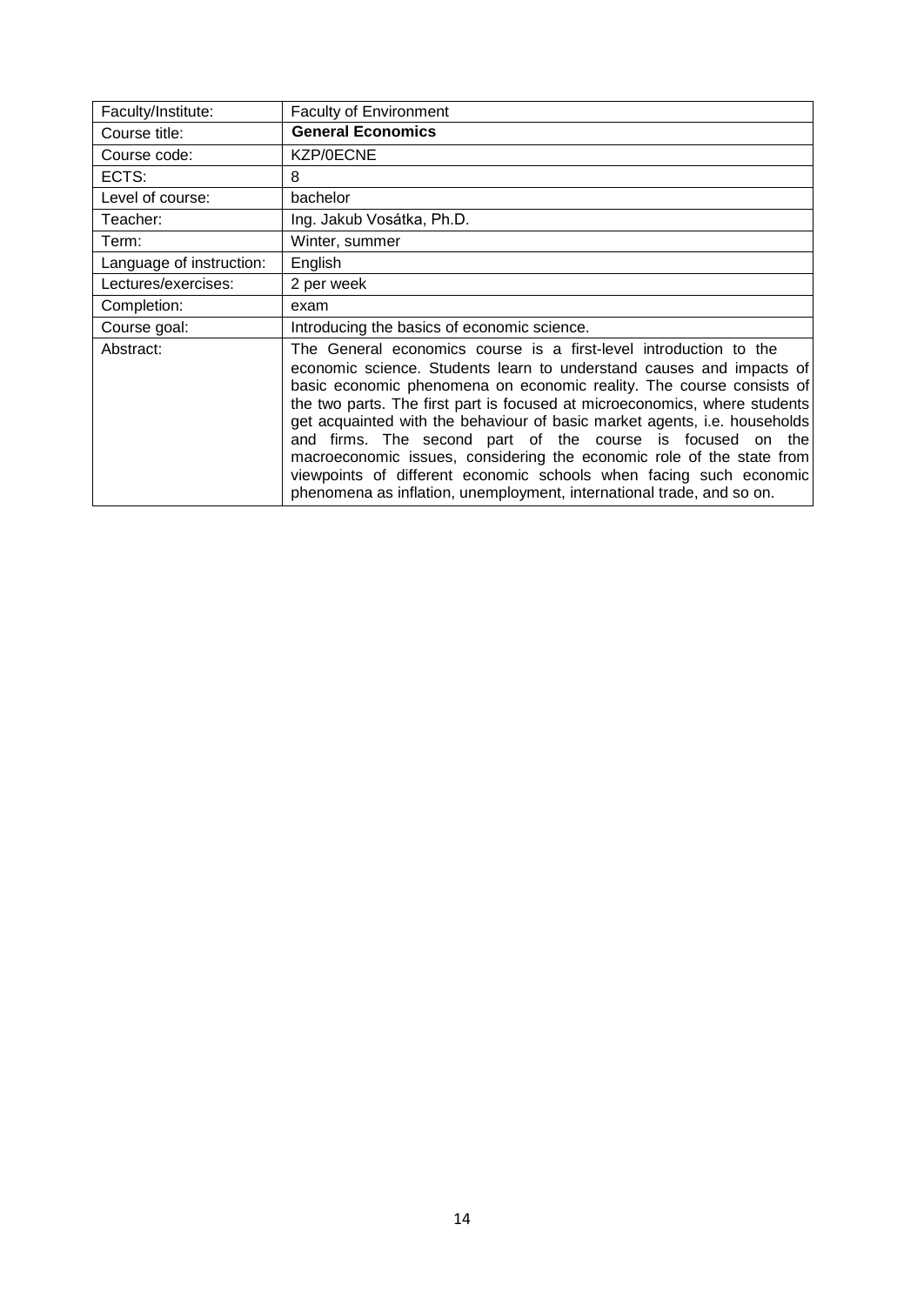<span id="page-14-0"></span>

| Faculty/Institute:       | <b>Faculty of Environment</b>                                                                                                                                                                                                                                                                                                                                                                                                                                                                                                                                                                                                                                                                                                                                                                                                                                                                                                                                                                                                                                                                                                                                                                                                                                                                                                                                                                                                                                                        |
|--------------------------|--------------------------------------------------------------------------------------------------------------------------------------------------------------------------------------------------------------------------------------------------------------------------------------------------------------------------------------------------------------------------------------------------------------------------------------------------------------------------------------------------------------------------------------------------------------------------------------------------------------------------------------------------------------------------------------------------------------------------------------------------------------------------------------------------------------------------------------------------------------------------------------------------------------------------------------------------------------------------------------------------------------------------------------------------------------------------------------------------------------------------------------------------------------------------------------------------------------------------------------------------------------------------------------------------------------------------------------------------------------------------------------------------------------------------------------------------------------------------------------|
| Course title:            | <b>Environmental Microbiology</b>                                                                                                                                                                                                                                                                                                                                                                                                                                                                                                                                                                                                                                                                                                                                                                                                                                                                                                                                                                                                                                                                                                                                                                                                                                                                                                                                                                                                                                                    |
| Course code:             | KECHT/0ENMI                                                                                                                                                                                                                                                                                                                                                                                                                                                                                                                                                                                                                                                                                                                                                                                                                                                                                                                                                                                                                                                                                                                                                                                                                                                                                                                                                                                                                                                                          |
| ECTS:                    | 8                                                                                                                                                                                                                                                                                                                                                                                                                                                                                                                                                                                                                                                                                                                                                                                                                                                                                                                                                                                                                                                                                                                                                                                                                                                                                                                                                                                                                                                                                    |
| Level of course:         | bachelor                                                                                                                                                                                                                                                                                                                                                                                                                                                                                                                                                                                                                                                                                                                                                                                                                                                                                                                                                                                                                                                                                                                                                                                                                                                                                                                                                                                                                                                                             |
| Teacher:                 | doc. Ing. Josef Trögl, Ph.D.                                                                                                                                                                                                                                                                                                                                                                                                                                                                                                                                                                                                                                                                                                                                                                                                                                                                                                                                                                                                                                                                                                                                                                                                                                                                                                                                                                                                                                                         |
| Term:                    | Winter, summer                                                                                                                                                                                                                                                                                                                                                                                                                                                                                                                                                                                                                                                                                                                                                                                                                                                                                                                                                                                                                                                                                                                                                                                                                                                                                                                                                                                                                                                                       |
| Language of instruction: | English                                                                                                                                                                                                                                                                                                                                                                                                                                                                                                                                                                                                                                                                                                                                                                                                                                                                                                                                                                                                                                                                                                                                                                                                                                                                                                                                                                                                                                                                              |
| Lectures/exercises:      | 2/0 per week                                                                                                                                                                                                                                                                                                                                                                                                                                                                                                                                                                                                                                                                                                                                                                                                                                                                                                                                                                                                                                                                                                                                                                                                                                                                                                                                                                                                                                                                         |
| Completion:              | written credit test                                                                                                                                                                                                                                                                                                                                                                                                                                                                                                                                                                                                                                                                                                                                                                                                                                                                                                                                                                                                                                                                                                                                                                                                                                                                                                                                                                                                                                                                  |
| Course goal:             | Introduction to microbiology with focus on the roles of microorganisms in the<br>environment and their application                                                                                                                                                                                                                                                                                                                                                                                                                                                                                                                                                                                                                                                                                                                                                                                                                                                                                                                                                                                                                                                                                                                                                                                                                                                                                                                                                                   |
| Abstract:                | The first part of the course presents introduction into general microbiology<br>(evolution and taxonomy, cell structure, proliferation, metabolism, genetics,<br>physiology). The second part is focused on microorganisms in the<br>environment, their relation to other organisms (competition, important<br>symbioses), ecological factors affecting their distribution and their main<br>roles in the environmental processes. The third part is focused on<br>environmental applications of microorganisms (waste-water treatment,<br>bioremediation, waste decomposition, biosensing).<br>1. Introduction to general microbiology, evolution and taxonomy<br>2. Cytology and morphology of microorganisms<br>3. Proliferation of microorganism, growth curve<br>4. Introduction to microbial metabolism<br>5. Introduction to microbial genetics<br>6. Introduction to microbial physiology<br>7. Environmental microbiology 1 - ecology, strategies, roles, competition<br>8. Environmental microbiology 2 - microorganisms in soil and air<br>9. Environmental microbiology 3 - microorganisms is water<br>10. Environmental biotechnology 1 - biodegradation and bioremediation of<br>pollutants, biosensing<br>11. Environmental biotechnology 2 - waste-water treatment, waste<br>decomposition<br>12. Environmental biotechnology 3 - alternatives to chemical technologies<br>(biofuels, bioplastics)<br>13. Research and development in the field, future perspectives |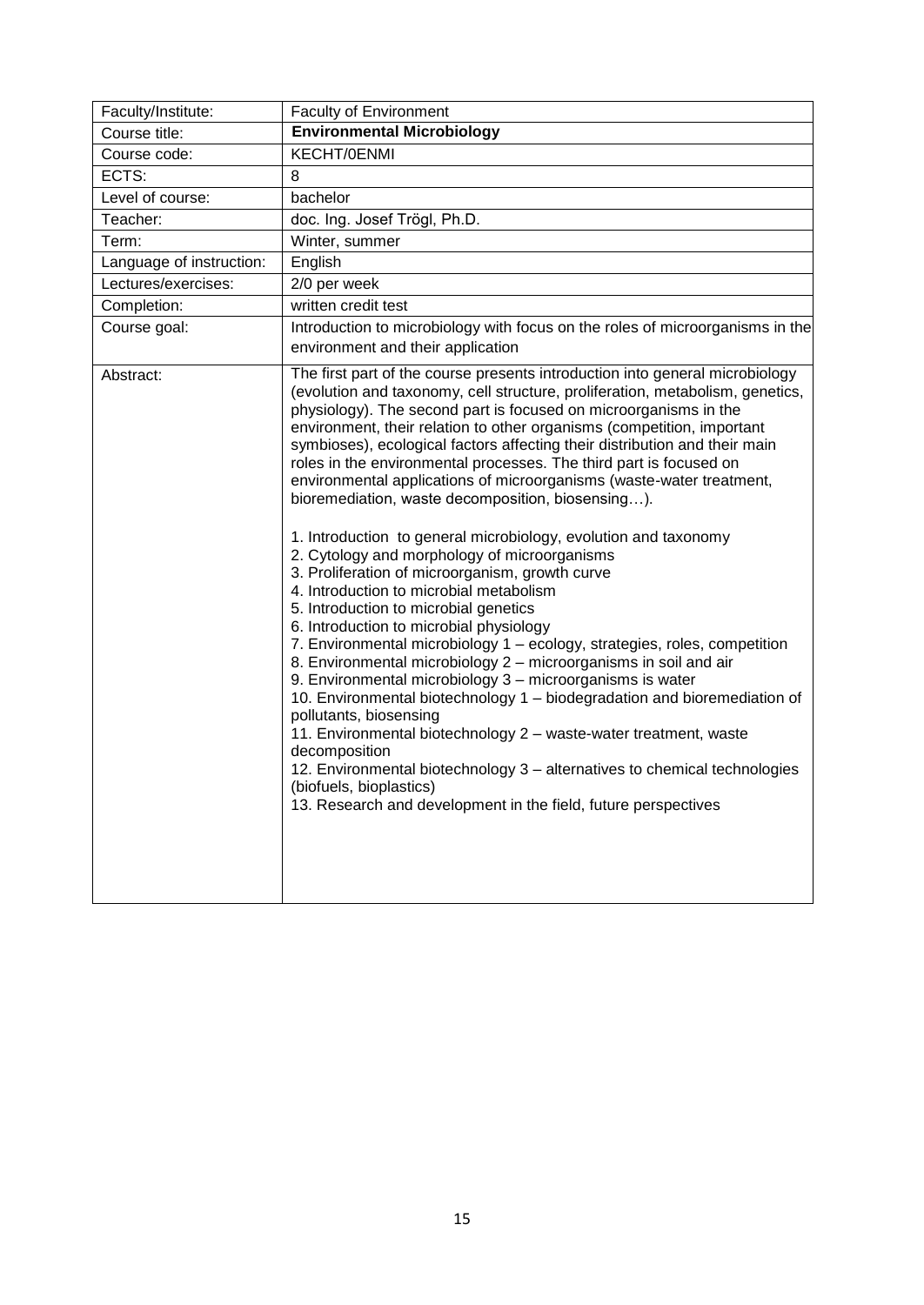<span id="page-15-0"></span>

| Faculty/Institute:       | Faculty of Environment                                                                                                                                                                                                                                                                                                                                                                                                                                                                        |
|--------------------------|-----------------------------------------------------------------------------------------------------------------------------------------------------------------------------------------------------------------------------------------------------------------------------------------------------------------------------------------------------------------------------------------------------------------------------------------------------------------------------------------------|
| Course title:            | Laboratories in Environmental Microbiology                                                                                                                                                                                                                                                                                                                                                                                                                                                    |
| Course code:             | KECHT/0LENM                                                                                                                                                                                                                                                                                                                                                                                                                                                                                   |
| ECTS:                    | 8                                                                                                                                                                                                                                                                                                                                                                                                                                                                                             |
| Level of course:         | bachelor                                                                                                                                                                                                                                                                                                                                                                                                                                                                                      |
| Teacher:                 | doc. Ing. Josef Trögl, Ph.D., Mgr. Diana Holcová, Ph.D.                                                                                                                                                                                                                                                                                                                                                                                                                                       |
| Term:                    | Winter, summer                                                                                                                                                                                                                                                                                                                                                                                                                                                                                |
| Language of instruction: | English                                                                                                                                                                                                                                                                                                                                                                                                                                                                                       |
| Lectures/exercises:      | 3 blocks of 4 hours                                                                                                                                                                                                                                                                                                                                                                                                                                                                           |
| Completion:              | written credit test                                                                                                                                                                                                                                                                                                                                                                                                                                                                           |
| Course goal:             | Introduction to laboratory techniques in environmental microbiology                                                                                                                                                                                                                                                                                                                                                                                                                           |
| Abstract:                | The course introduces into basic laboratory techniques in general and<br>environmental microbiology. No previous laboratory experience is required.<br>Students shall bring their own sample of natural water (1 L) and soil (~50<br>g).                                                                                                                                                                                                                                                      |
|                          | Block 1 – Introduction to safety in laboratory, introduction to sterile work,<br>preparation of used media, and sterilization of used material.<br>Block 2 – Basic cultivation techniques, culture determination of bacteria in<br>water sample, effect of UV on bacteria, bacterial growth-inhibition assay.<br>Block 3 – Introduction to microscopy, Gram staining of bacteria, microscopy<br>of water microorganisms, determination of phosphatase activity in soil,<br>evaluation of data |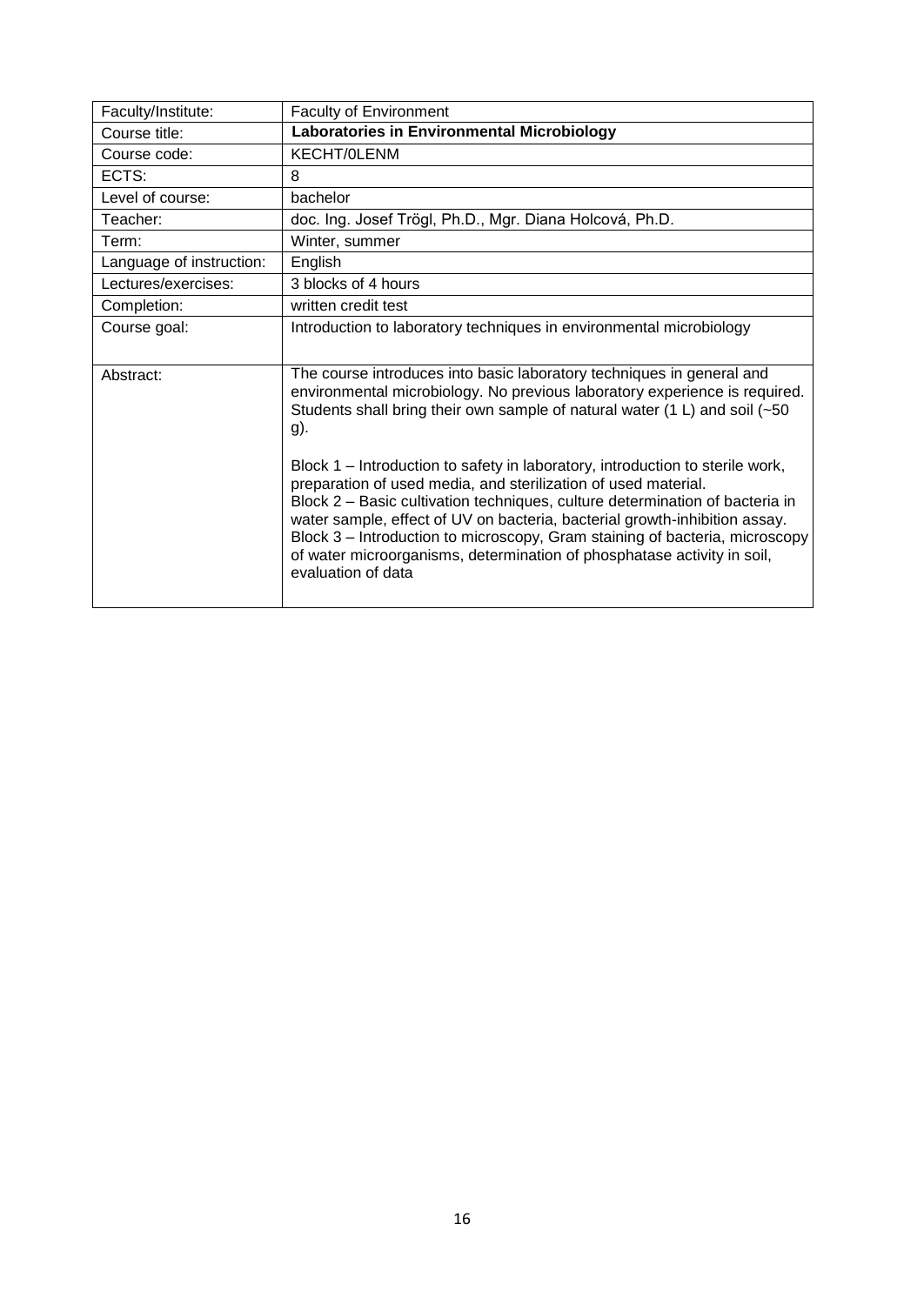<span id="page-16-0"></span>

| Faculty/Institute:       | <b>Faculty of Environment</b>                                                                                                                                                                                                                                                                                                                                                                                                                                                                                                                                                                                                                                                                             |
|--------------------------|-----------------------------------------------------------------------------------------------------------------------------------------------------------------------------------------------------------------------------------------------------------------------------------------------------------------------------------------------------------------------------------------------------------------------------------------------------------------------------------------------------------------------------------------------------------------------------------------------------------------------------------------------------------------------------------------------------------|
| Course title:            | Geographic Information Systems and 3D modeling                                                                                                                                                                                                                                                                                                                                                                                                                                                                                                                                                                                                                                                            |
| Course code:             | KGI/0GIMD                                                                                                                                                                                                                                                                                                                                                                                                                                                                                                                                                                                                                                                                                                 |
| ECTS:                    | 8                                                                                                                                                                                                                                                                                                                                                                                                                                                                                                                                                                                                                                                                                                         |
| Level of course:         | Bachelor/master                                                                                                                                                                                                                                                                                                                                                                                                                                                                                                                                                                                                                                                                                           |
| Teacher:                 | Ing. Jan Pacina, Ph.D.                                                                                                                                                                                                                                                                                                                                                                                                                                                                                                                                                                                                                                                                                    |
| Term:                    | Winter, summer                                                                                                                                                                                                                                                                                                                                                                                                                                                                                                                                                                                                                                                                                            |
| Language of instruction: | English                                                                                                                                                                                                                                                                                                                                                                                                                                                                                                                                                                                                                                                                                                   |
| Lectures/exercises:      | 0/2 per week                                                                                                                                                                                                                                                                                                                                                                                                                                                                                                                                                                                                                                                                                              |
| Completion:              | practical exam / written credit test                                                                                                                                                                                                                                                                                                                                                                                                                                                                                                                                                                                                                                                                      |
| Course goal:             | Introducing GIS and image-based 3D modeling                                                                                                                                                                                                                                                                                                                                                                                                                                                                                                                                                                                                                                                               |
|                          |                                                                                                                                                                                                                                                                                                                                                                                                                                                                                                                                                                                                                                                                                                           |
| Abstract:                | GIS has a leading role in analyzing the environment based on spatial data,<br>maps and aerial images. This course will introduce basics of GIS (data<br>collection, visualization and analysis), web-mapping applications, aerial<br>image processing and 3D models creation.<br>1. Basics of GIS - data visualization<br>2. Map compositions<br>Data going online – web mapping applications<br>3.<br>How to collect data with your smart-phone?<br>4.<br>Data collection using precise GPS<br>5.<br>Image based 3D modeling - create your house, car or head in 3D<br>6.<br>7. Aerial image processing (images from aircrafts and drones)<br>Let's fly it up - data collection with UAVs (drones)<br>8. |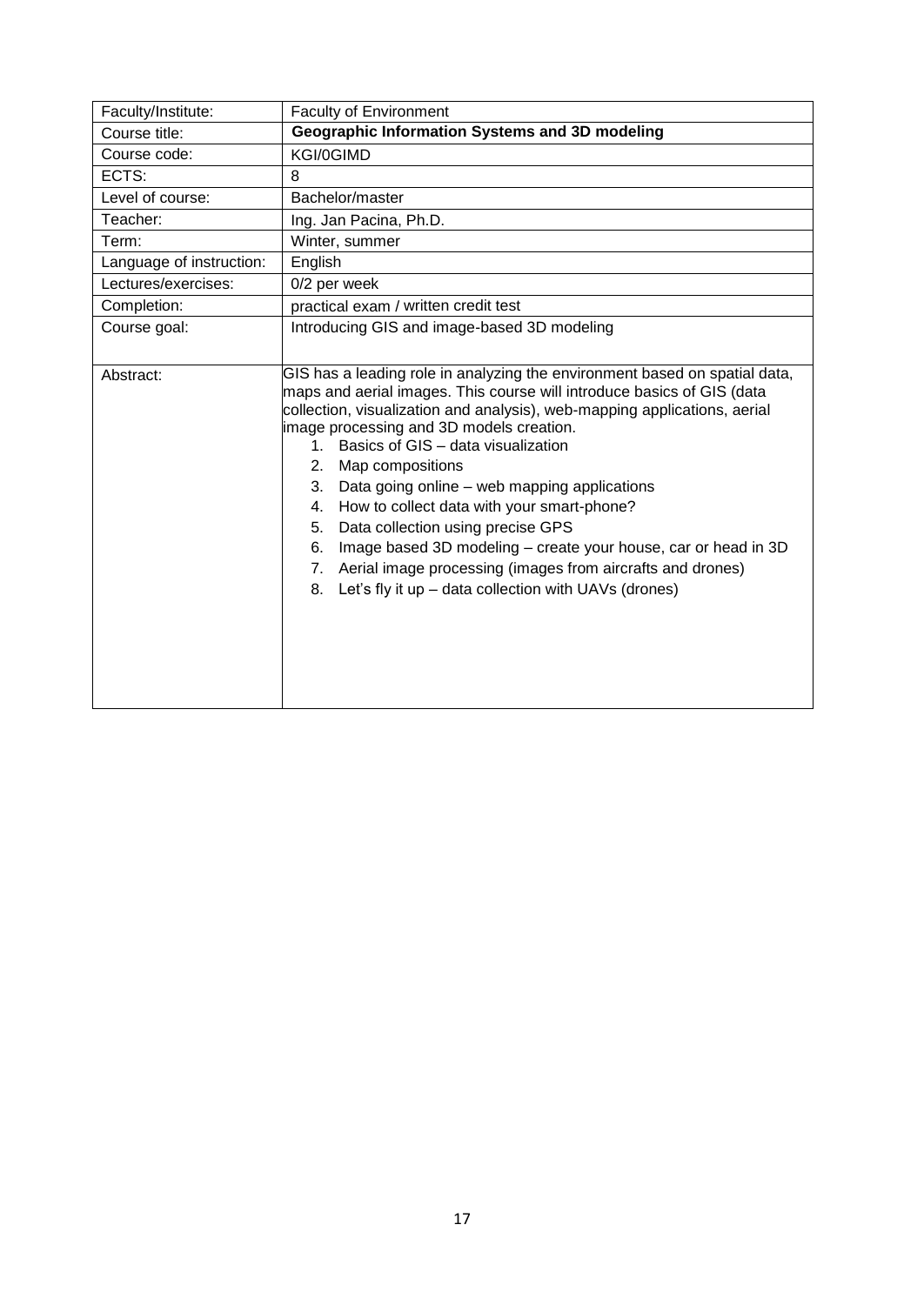<span id="page-17-0"></span>

| Faculty/Institute        | Faculty of the Environment                                                                                                                                                                                                                                                                                                                                                                                                                                                                                                                                                                                                                                                                                                                                                                                                                                                                                                                                                                                                                                                                                                                                                                                                                                                                                                                                                                                                                                                                                                                                                                                                  |
|--------------------------|-----------------------------------------------------------------------------------------------------------------------------------------------------------------------------------------------------------------------------------------------------------------------------------------------------------------------------------------------------------------------------------------------------------------------------------------------------------------------------------------------------------------------------------------------------------------------------------------------------------------------------------------------------------------------------------------------------------------------------------------------------------------------------------------------------------------------------------------------------------------------------------------------------------------------------------------------------------------------------------------------------------------------------------------------------------------------------------------------------------------------------------------------------------------------------------------------------------------------------------------------------------------------------------------------------------------------------------------------------------------------------------------------------------------------------------------------------------------------------------------------------------------------------------------------------------------------------------------------------------------------------|
| Course title:            | <b>Climate Change: adaptation and mitigation measures</b>                                                                                                                                                                                                                                                                                                                                                                                                                                                                                                                                                                                                                                                                                                                                                                                                                                                                                                                                                                                                                                                                                                                                                                                                                                                                                                                                                                                                                                                                                                                                                                   |
| Course code:             | KECHT/0CLCH                                                                                                                                                                                                                                                                                                                                                                                                                                                                                                                                                                                                                                                                                                                                                                                                                                                                                                                                                                                                                                                                                                                                                                                                                                                                                                                                                                                                                                                                                                                                                                                                                 |
| ECTS:                    | 8                                                                                                                                                                                                                                                                                                                                                                                                                                                                                                                                                                                                                                                                                                                                                                                                                                                                                                                                                                                                                                                                                                                                                                                                                                                                                                                                                                                                                                                                                                                                                                                                                           |
| Level of course:         | bachelor / master                                                                                                                                                                                                                                                                                                                                                                                                                                                                                                                                                                                                                                                                                                                                                                                                                                                                                                                                                                                                                                                                                                                                                                                                                                                                                                                                                                                                                                                                                                                                                                                                           |
| Teacher:                 | Professor Valentina Pidlisnyuk, Dr.Sc.                                                                                                                                                                                                                                                                                                                                                                                                                                                                                                                                                                                                                                                                                                                                                                                                                                                                                                                                                                                                                                                                                                                                                                                                                                                                                                                                                                                                                                                                                                                                                                                      |
| Term:                    | Winter / summer                                                                                                                                                                                                                                                                                                                                                                                                                                                                                                                                                                                                                                                                                                                                                                                                                                                                                                                                                                                                                                                                                                                                                                                                                                                                                                                                                                                                                                                                                                                                                                                                             |
| Language of instruction: | English                                                                                                                                                                                                                                                                                                                                                                                                                                                                                                                                                                                                                                                                                                                                                                                                                                                                                                                                                                                                                                                                                                                                                                                                                                                                                                                                                                                                                                                                                                                                                                                                                     |
| Lectures/exercises:      | 2/0 per week                                                                                                                                                                                                                                                                                                                                                                                                                                                                                                                                                                                                                                                                                                                                                                                                                                                                                                                                                                                                                                                                                                                                                                                                                                                                                                                                                                                                                                                                                                                                                                                                                |
| Completion:              | 7 lectures, 3 exercises, home reading, project, test                                                                                                                                                                                                                                                                                                                                                                                                                                                                                                                                                                                                                                                                                                                                                                                                                                                                                                                                                                                                                                                                                                                                                                                                                                                                                                                                                                                                                                                                                                                                                                        |
| Course goal:             | This multidisciplinary course will introduce broad diverse perspectives on<br>global climate change. It will train students how do we adapt to the negative<br>impacts of climate change, how we can mitigate it, how climate actions may<br>be planned and financed, and how the climate negotiation work. The course<br>will make students prepared to address effectively and adequately to the<br>current climate change challenges arise.                                                                                                                                                                                                                                                                                                                                                                                                                                                                                                                                                                                                                                                                                                                                                                                                                                                                                                                                                                                                                                                                                                                                                                              |
| Abstract:                | The course will provide a survey of key aspects of the problem. Topics<br>include main reasons of the climate change and impacts, current prognosis<br>for climate modeling, ecological impacts and feedbacks, international climate<br>policies, and social and environmental justice. Main background document:<br>Paris Agreement and A European Green Deal will be deeply analyzed. Other<br>topics include response of EU countries toward implementation of 2030<br>climate&energy framework with stress on the carbon market, cutting the<br>greenhouse gas emission, increasing energy efficiency and renewable<br>energy share, greening of industry, implementation of circular economy and<br>value chain policy, contributing to the achievement of the Sustainable<br>Development Goals.<br>The course includes lecturing by primary instructor and guest lecturers,<br>providing an overview of the complex and inter-related nature of global<br>climate change. During the course students will be obligated to review the<br>web-page on Climate Change's impact, to write a position paper based on<br>the article on Climate Change's issue, and to participate in Conflict resolution<br>game related to mitigation action of Climate Change. A home reading is<br>included into the course. The course will culminate in a project based on<br>finding solutions to the real problem of climate change selected by students<br>based on own concern and background. Students will be required to take a<br>leadership role in bridging the multiple disciplines knowledge to accomplish<br>the course. |
| Literature               | Pidlisnyuk V., 2021 (Ed). Key Questions on Climate Change and<br>Sustainability. Towards the Make-or-Break Years, Printeko, Ukraine, 139 pp.<br>Erickson L. and Brase G., 2020. Reducing greenhouse gas emissions and<br>improving air quality. CRC Press, Taylor & Francis Group, 157 pp.<br>Erickson L. E. and Pidlisnyuk V. (Eds.), 2021. Phytotechnology with Biomass<br>Production: Sustainable management of contaminated sites. CRC Press,<br>Taylor & Francis Group, 240 pp.<br>Barber L., Israel R., 2017. A Checkup of country efforts to implement the<br>Paris Agreement. In the Leading greenhouse gas emitting countries, 33<br>pages.<br>Brawn L.R., 2011. World on the Edge, Earth Policy Institute, WWNorton<br>Company, New York-London, 174 pages.<br>Guides to support implementation of the Paris Agreement, 2017. Part One:<br>Supporting access to finance for Climate Action. Part Two: Towards Green<br>Climate Fund Accreditation and Support. Part Three: Integrating Climate<br>Action into national development planning- Coherent implementation of the<br>Paris Agreement and Agenda 2030. SIDA. Available at: www.sida.se<br>Sustainable Development in the European Union. Monitoring report on<br>progress towards the SDGs in an EU context, 2020. -366 pages.                                                                                                                                                                                                                                                                                                                           |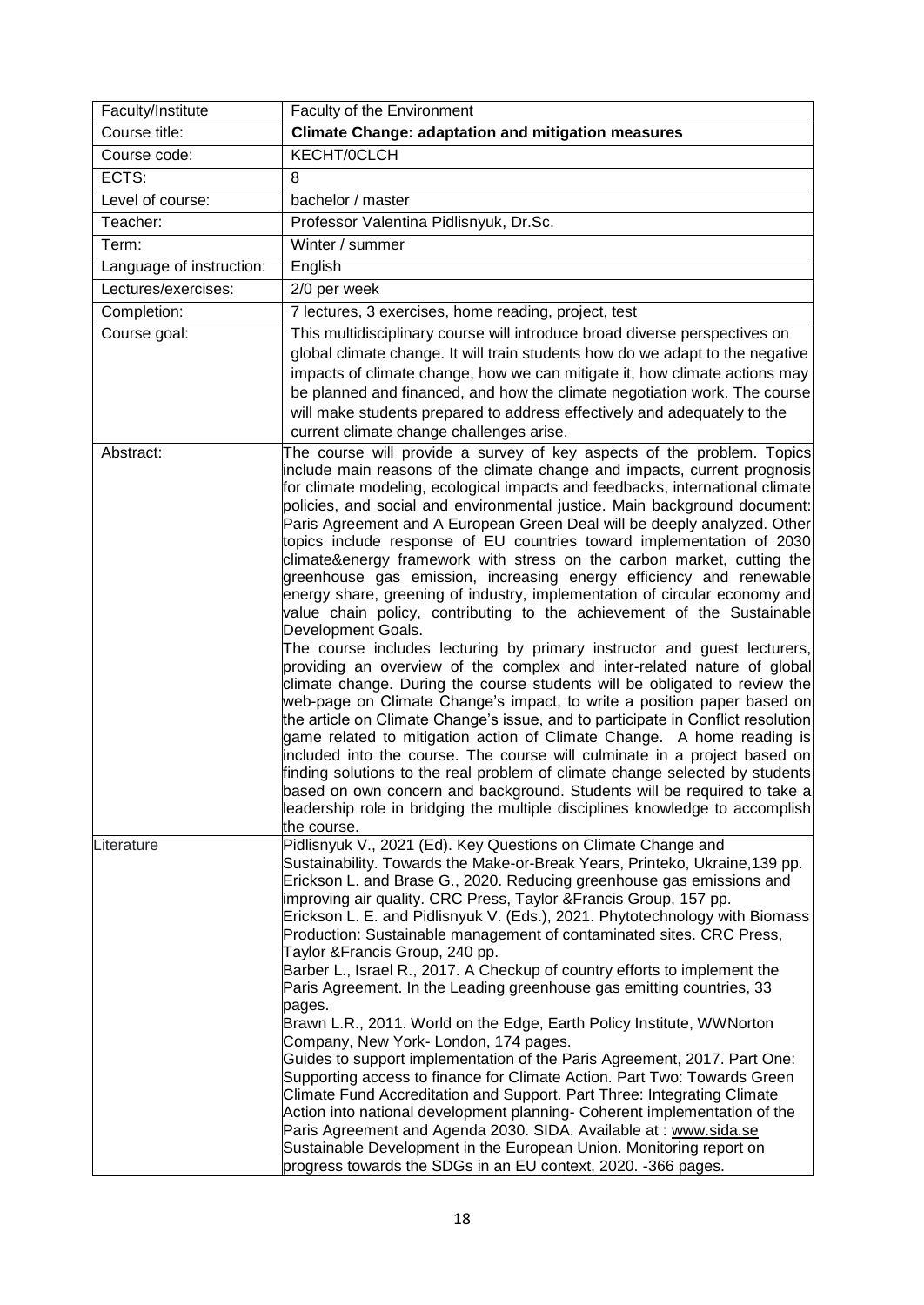<span id="page-18-0"></span>

| Faculty/Institute        | Faculty of the Environment                                                                                                                                                                                                              |
|--------------------------|-----------------------------------------------------------------------------------------------------------------------------------------------------------------------------------------------------------------------------------------|
| Course title:            | <b>Fundamentals of Sustainability</b>                                                                                                                                                                                                   |
| Course code:             | <b>KECHT/0FUST</b>                                                                                                                                                                                                                      |
| ECTS:                    | 8                                                                                                                                                                                                                                       |
| Level of course:         | bachelor / master                                                                                                                                                                                                                       |
| Teacher:                 | Professor Valentyna Pidlisniuk, Dr.Sc.                                                                                                                                                                                                  |
| Term:                    | Winter / summer                                                                                                                                                                                                                         |
| Language of instruction: | English                                                                                                                                                                                                                                 |
| Lectures/exercises:      | 3/0 per week                                                                                                                                                                                                                            |
| Completion:              | 9 lectures (in person and remote), Guest lectures (K-State, USA); 3                                                                                                                                                                     |
|                          | exercises (web-page analysis; home reading, assignment on sustainable                                                                                                                                                                   |
|                          | event), final presentation, and test                                                                                                                                                                                                    |
| Course goal:             | The course focuses on environmental issues in a globalize contest within<br>the framework of sustainability. Through an interdisciplinary perspective, the<br>course will provide students with key competences and instruments for the |
|                          | analysis of natural and environmental resources in a sustainable ways and                                                                                                                                                               |
|                          | development of policies oriented towards the promotion and implementing                                                                                                                                                                 |
|                          | sustainability at the local, national and international levels.                                                                                                                                                                         |
| Abstract:                | The course covers the following themes: sustainable development concept,                                                                                                                                                                |
|                          | global events, 2030 sustainable development goals. The ecological,<br>economic and social threats such as water, air and soil contamination,                                                                                            |
|                          | biodiversity loss, ozone layer depletion, waste accumulation, poverty and                                                                                                                                                               |
|                          | population growth are deeply overviewed. The course studies policies in                                                                                                                                                                 |
|                          | climate change, energy implications with the focus at alternative energy -                                                                                                                                                              |
|                          | biomass. Through ecological, economic, social and institutional indicators it                                                                                                                                                           |
|                          | is shown how to address sustainability at the regional and local levels. The                                                                                                                                                            |
|                          | practical aspects of sustainable water use, sustainable agriculture, and                                                                                                                                                                |
|                          | greening of economy, education for sustainable development, and                                                                                                                                                                         |
|                          | approaches for selection and monitoring of sustainability indicators are<br>discussed. The case studies from Central and Eastern European countries                                                                                     |
|                          | and USA are considered as examples of interconnection between economic<br>development, environmental and social aspects, and institutional                                                                                              |
|                          | transformation. Students are supposed to select environmentally coloured                                                                                                                                                                |
|                          | problem raised the conflict locally or globally, to discussed it from the                                                                                                                                                               |
|                          | prospective of different stakeholders involved and to find an appropriated                                                                                                                                                              |
|                          | solution.                                                                                                                                                                                                                               |
|                          | Guest lectures will be provided by faculty members of K-State, USA                                                                                                                                                                      |
|                          | (Sustainability & Air and Sustainable Waste Management)                                                                                                                                                                                 |
| Literature               | Class Book "Key Questions on Climate Change and Sustainability:                                                                                                                                                                         |
|                          | Towards the Make-or-Break Years", 2021. Edited by Valentina<br>Pidlisnyuk, supported by NATO SPS MYP G4687.                                                                                                                             |
|                          | Publisher:Printeko,Kyiv, Ukraine, 139 pp. ISBN 978-617-7876-38-9                                                                                                                                                                        |
|                          | Guide Book "Key questions about Sustainable Development: what<br>٠                                                                                                                                                                      |
|                          | everyone needs to know", 2003. Edited by Valentina Pidlisnyuk.                                                                                                                                                                          |
|                          | Publisher:Gopak, Kyiv, Ukraine, 68 pp.<br>Agenda 2030: https://www.unfpa.org/resources/transforming-our-<br>٠                                                                                                                           |
|                          | world-2030-agenda-sustainable-development                                                                                                                                                                                               |
|                          | http://www.fao.org/sustainability<br>٠                                                                                                                                                                                                  |
|                          | Reports of EU Commissions, Eurostat<br>٠                                                                                                                                                                                                |
|                          | DEFRA, 2012. http://sd.defra.gov.uk/documents/SDI-Consultation-<br>٠<br>Annex-I-proposed-SDIs.pdf                                                                                                                                       |
|                          | Great Britain Sustainable Development Indicators, available at:<br>٠                                                                                                                                                                    |
|                          | http://www.ons.gov.uk/ons/dcp171766_407238.pdf                                                                                                                                                                                          |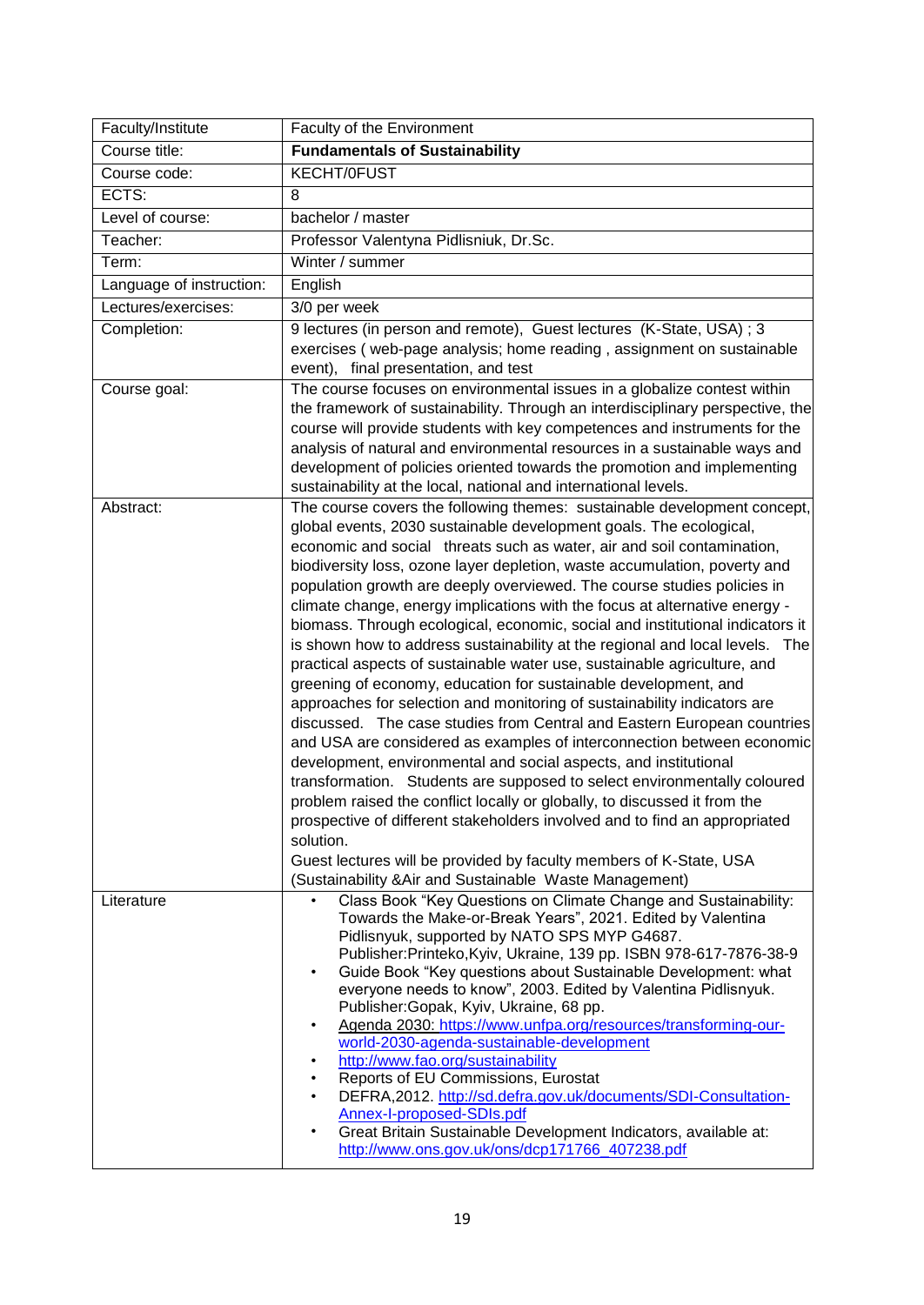<span id="page-19-0"></span>

| Faculty/Institute        | Faculty of the Environment                                                                                     |
|--------------------------|----------------------------------------------------------------------------------------------------------------|
| Course title:            | <b>Global Environmental Change</b>                                                                             |
| Course code:             | KECHT/0GECH                                                                                                    |
| ECTS:                    | 8                                                                                                              |
| Level of course:         | bachelor / master                                                                                              |
| Teacher:                 | Professor Valentyna Pidlisniuk, Dr.Sc.                                                                         |
| Term:                    | Winter / summer                                                                                                |
| Language of instruction: | English                                                                                                        |
| Lectures/exercises:      | 3/0 per week                                                                                                   |
| Completion:              | 9 lectures (in person and remote), Guest lecture (University of Arizona,                                       |
|                          | USA); 3 exercises (web-page analysis; home reading and essay, conflict                                         |
|                          | resolution game), final presentation, test                                                                     |
| Course goal:             | Course is highly interdisciplinary, seamlessly crossing disciplinary                                           |
|                          | boundaries and offer a "front-loaded" approach. It is introducing students to                                  |
|                          | the science of the Earth as well as how humans interact with Earth and its                                     |
|                          | natural systems and how humans can use powerful tools, such as policy                                          |
|                          | and communication to harm or help those systems. It provides a broad                                           |
|                          | understanding of complex issues involved in global change and global                                           |
|                          | sustainability. The main expectations are to advance awareness of the                                          |
|                          | magnitude and consequences of global changes and to train the next                                             |
| Abstract:                | generation of problem-solvers who will adequately address the phenomena.<br>Course consists of two main parts: |
|                          | Part 1. Issues and Driving Forces                                                                              |
|                          | Growth and nature of environmental awareness, values and perceptions.                                          |
|                          | Critical issues in current and future environmental change in terrestrial,                                     |
|                          | atmospheric, aquatic and marine systems. Climate change and its impact.                                        |
|                          | The forces driving change including population growth and consumption,                                         |
|                          | resource scarcity, climate, patterns of energy use, ecosystem changes,                                         |
|                          | thresholds and sustainability.                                                                                 |
|                          | Part 2: Managing the Global Environmental Changes                                                              |
|                          | The nature of environmental changes at various levels, the business                                            |
|                          | perspective, special interest groups, national and international action and                                    |
|                          | co-operation. The formal legal framework. How the above are mediated by                                        |
|                          | crosscutting dimensions of a legal, economic, cultural and ecological nature.                                  |
|                          | Case-studies on mitigation and adaptation measures in CC are presented.                                        |
|                          | Guest lecture will be provided by professor Octavian Trujillo, University of                                   |
|                          | Arizona, USA about service to communities in environmental matters and<br>adaptation/mitigations measures.     |
|                          | Students have to be prepared for a stimulating and challenging journey                                         |
|                          | filled with new concepts, theories, problems, and experiences.                                                 |
| Literature               | Lesly Brawn, World on the Edge, 2011. Earth Policy Institute,                                                  |
|                          | USA, 174 pp.                                                                                                   |
|                          | Class Book "Key Questions on Climate Change and Sustainability:<br>$\bullet$                                   |
|                          | Towards the Make-or-Break Years", 2021. Edited by Valentina                                                    |
|                          | Pidlisnyuk, supported by NATO SPS MYP G4687. Publisher:                                                        |
|                          | Printeko, Kyiv, Ukraine, 139 pp. ISBN 978-617-7876-38-9                                                        |
|                          | Class Book. The Strategy of Sustainable Development and Climate<br>٠                                           |
|                          | Change, 2013. Edited by Valentina Pidlisnyuk. Pidlisnyuk V.,                                                   |
|                          | Zagirnyak M., Jilkova J., Publisher Shcherbatykh A.V., Ukraine,                                                |
|                          | 2013.- 224 pp. ISBN 978-617-639-036-7 (in Ukrainian; abstract- in                                              |
|                          | English).                                                                                                      |
|                          | Paris Agreement and related documents                                                                          |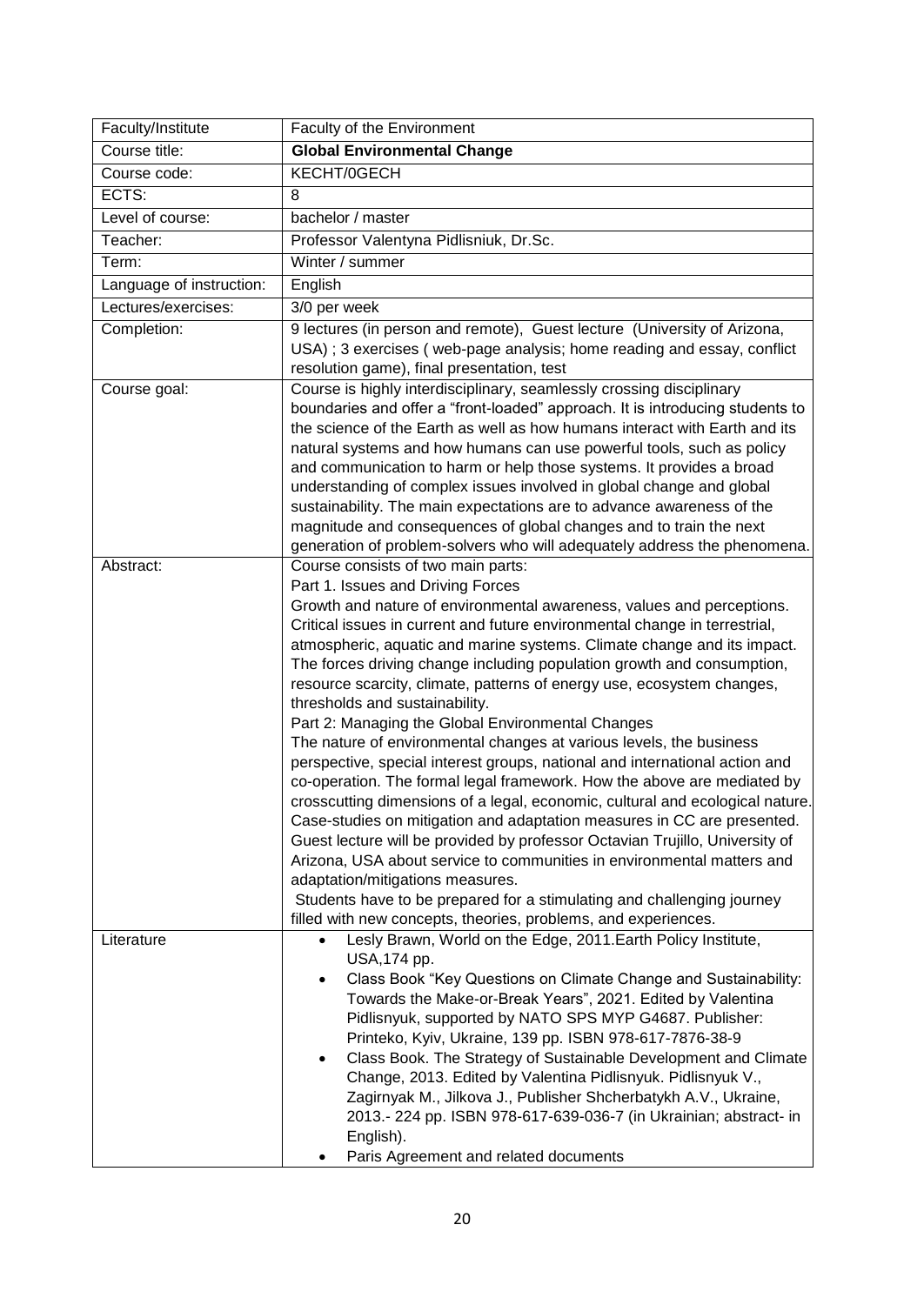<span id="page-20-0"></span>

| Faculty/Institute        | Faculty of the Environment                                                                                                                                                                                                                                                                                                                                                                                                                                                                                                                                                                                                                                                                                                                                                                                                                                                                                                                                                                                                                                                                                                                                                                                                                                                                                                                                                                                                                                                                                                                                   |
|--------------------------|--------------------------------------------------------------------------------------------------------------------------------------------------------------------------------------------------------------------------------------------------------------------------------------------------------------------------------------------------------------------------------------------------------------------------------------------------------------------------------------------------------------------------------------------------------------------------------------------------------------------------------------------------------------------------------------------------------------------------------------------------------------------------------------------------------------------------------------------------------------------------------------------------------------------------------------------------------------------------------------------------------------------------------------------------------------------------------------------------------------------------------------------------------------------------------------------------------------------------------------------------------------------------------------------------------------------------------------------------------------------------------------------------------------------------------------------------------------------------------------------------------------------------------------------------------------|
| Course title:            | <b>Sustainable Management of Contaminated Sites</b>                                                                                                                                                                                                                                                                                                                                                                                                                                                                                                                                                                                                                                                                                                                                                                                                                                                                                                                                                                                                                                                                                                                                                                                                                                                                                                                                                                                                                                                                                                          |
| Course code:             | KECHT/0SMCS                                                                                                                                                                                                                                                                                                                                                                                                                                                                                                                                                                                                                                                                                                                                                                                                                                                                                                                                                                                                                                                                                                                                                                                                                                                                                                                                                                                                                                                                                                                                                  |
| ECTS:                    | 8                                                                                                                                                                                                                                                                                                                                                                                                                                                                                                                                                                                                                                                                                                                                                                                                                                                                                                                                                                                                                                                                                                                                                                                                                                                                                                                                                                                                                                                                                                                                                            |
| Level of course:         | Master/PhD                                                                                                                                                                                                                                                                                                                                                                                                                                                                                                                                                                                                                                                                                                                                                                                                                                                                                                                                                                                                                                                                                                                                                                                                                                                                                                                                                                                                                                                                                                                                                   |
| Teachers:                | Leader: Professor Valentina Pidlisnyuk, Dr.Sc.                                                                                                                                                                                                                                                                                                                                                                                                                                                                                                                                                                                                                                                                                                                                                                                                                                                                                                                                                                                                                                                                                                                                                                                                                                                                                                                                                                                                                                                                                                               |
|                          | Lecturer: Associate Professor Josef Trogl                                                                                                                                                                                                                                                                                                                                                                                                                                                                                                                                                                                                                                                                                                                                                                                                                                                                                                                                                                                                                                                                                                                                                                                                                                                                                                                                                                                                                                                                                                                    |
| Term:                    | Winter / summer                                                                                                                                                                                                                                                                                                                                                                                                                                                                                                                                                                                                                                                                                                                                                                                                                                                                                                                                                                                                                                                                                                                                                                                                                                                                                                                                                                                                                                                                                                                                              |
| Language of instruction: | English                                                                                                                                                                                                                                                                                                                                                                                                                                                                                                                                                                                                                                                                                                                                                                                                                                                                                                                                                                                                                                                                                                                                                                                                                                                                                                                                                                                                                                                                                                                                                      |
| Lectures/exercises:      | 2/0 per week                                                                                                                                                                                                                                                                                                                                                                                                                                                                                                                                                                                                                                                                                                                                                                                                                                                                                                                                                                                                                                                                                                                                                                                                                                                                                                                                                                                                                                                                                                                                                 |
| Completion:              | Lectures and Guest lectures, practical exercises; Home-reading and                                                                                                                                                                                                                                                                                                                                                                                                                                                                                                                                                                                                                                                                                                                                                                                                                                                                                                                                                                                                                                                                                                                                                                                                                                                                                                                                                                                                                                                                                           |
|                          | informal discussion; field trips; final presentation; test                                                                                                                                                                                                                                                                                                                                                                                                                                                                                                                                                                                                                                                                                                                                                                                                                                                                                                                                                                                                                                                                                                                                                                                                                                                                                                                                                                                                                                                                                                   |
| Course goal:             | Course introduce an integrative project-oriented capstone "bringing"<br>opportunity and is based at the International experiences in sustainable<br>management of diverse contaminated sites: industrial, military, agricultural<br>and abandoned. Graduates of the course will be well poised to successfully<br>lead in developing and implementation multifaceted solutions to<br>environmental, societal and other cross-sectors problems connected with<br>polluted regions. They will be skilled in determination the contaminated sites,<br>their analysis and selection of the techniques applied for the proper<br>management depending by multivariate factors.                                                                                                                                                                                                                                                                                                                                                                                                                                                                                                                                                                                                                                                                                                                                                                                                                                                                                    |
| Abstract:                | Sustainable management of contaminated sites implies application of<br>sustainable practices to the categories of polluted industrial, military,<br>agricultural and abandoned sites by operation them in a way that will<br>guarantee the achievement of the current needs and taking into account the<br>future generation wellbeing.<br>The application of the circular economy and estimation of the value chain of<br>the products by the LCA and LCC approaches will be ensured.<br>Courses includes formal lectures on targeted topics, home reading with<br>group's discussions, and practical exercises, including participation in the<br>field research in the international project.<br>Lectures cover the following topics: "Principles of environmental<br>sustainability", "Introduction to the different remediation techniques», «Plant<br>used in phytoremediation", "Plant resistance mechanism"; "Phytotechnology<br>for differently contaminated sites".<br>Case-studied will be overviewed within the course by the Guest lecturers,<br>i.e.: "Phytoremediation of the metal contaminated military sites with biomass<br>production: project NATO SPS MYP", " "Indian case study on bioremediation<br>of oil spills", project of Superfund; "Case study on Metaleurope site, France";<br>"Bioproducts from biomass produced at the marginal land: project CORNET".<br>Course includes a field trip to the marginal post-mining site in the North<br>Bohemia. Course will be finalized by the final student's presentation and<br>test. |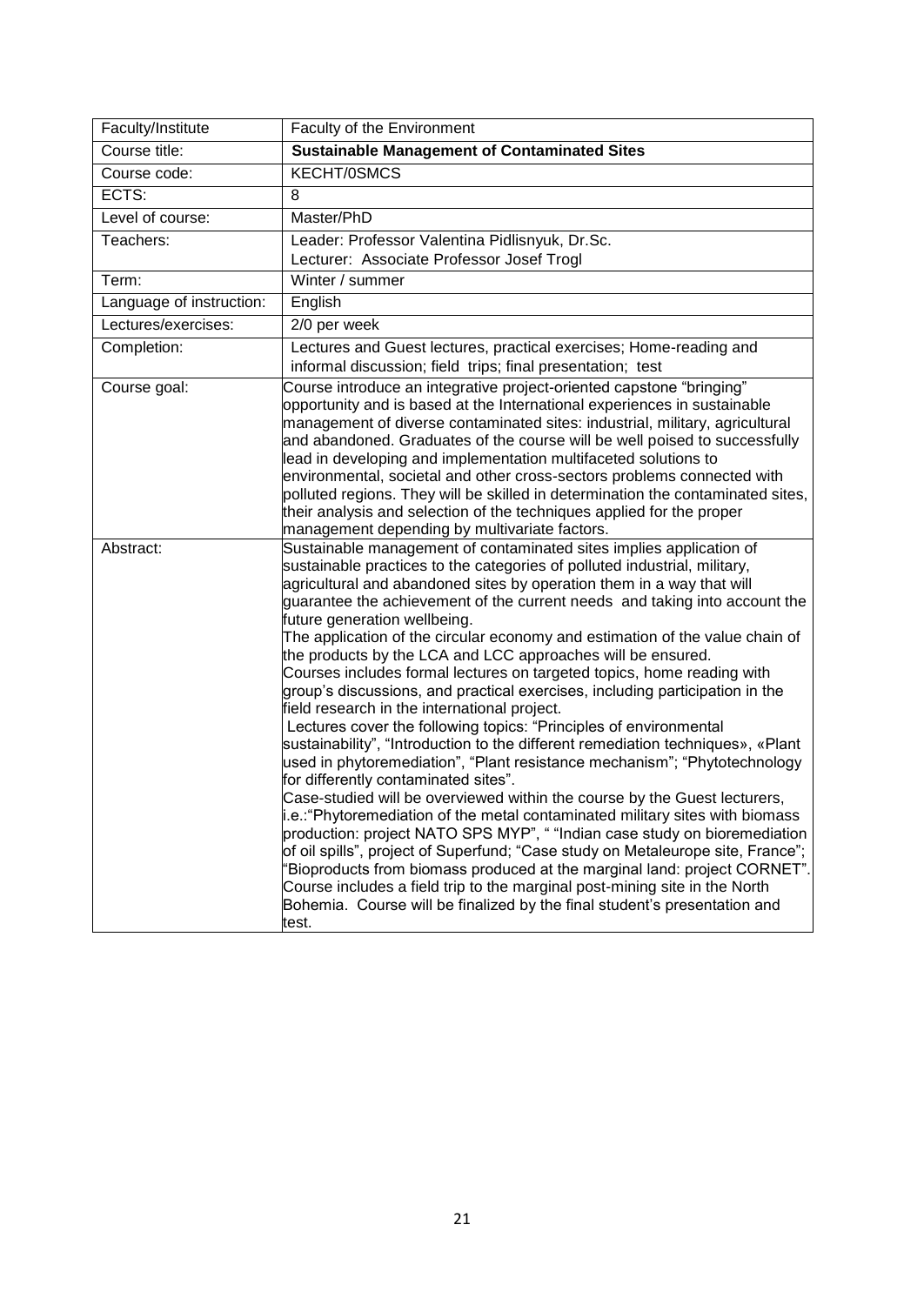<span id="page-21-0"></span>

| Faculty/Institute        | Faculty of the Environment                                                                                                                                                                                                                                                                  |
|--------------------------|---------------------------------------------------------------------------------------------------------------------------------------------------------------------------------------------------------------------------------------------------------------------------------------------|
| Course title:            | <b>Project Lesson</b>                                                                                                                                                                                                                                                                       |
| Course code:             | KZP/0PROJ                                                                                                                                                                                                                                                                                   |
| ECTS:                    | 6                                                                                                                                                                                                                                                                                           |
| Level of course:         | bachelor / master                                                                                                                                                                                                                                                                           |
| Teacher:                 | Ing. Martin Neruda, Ph.D.                                                                                                                                                                                                                                                                   |
| Term:                    | Winter / summer                                                                                                                                                                                                                                                                             |
| Language of instruction: | English                                                                                                                                                                                                                                                                                     |
| Lectures/exercises:      | 2/0 per week                                                                                                                                                                                                                                                                                |
| Completion:              | students' presentation and report                                                                                                                                                                                                                                                           |
| Course goal:             | Cooperation between international students and local academics within<br>students' bachelor or diploma thesis, projects.                                                                                                                                                                    |
| Abstract:                | Students work on their project or bachelor/master thesis and have regular<br>meetings with supervisor. Supervisor is an expert in the field of a project.<br>Students will write a report about a project, which can be part of<br>bachelor/master thesis and have a detailed presentation. |